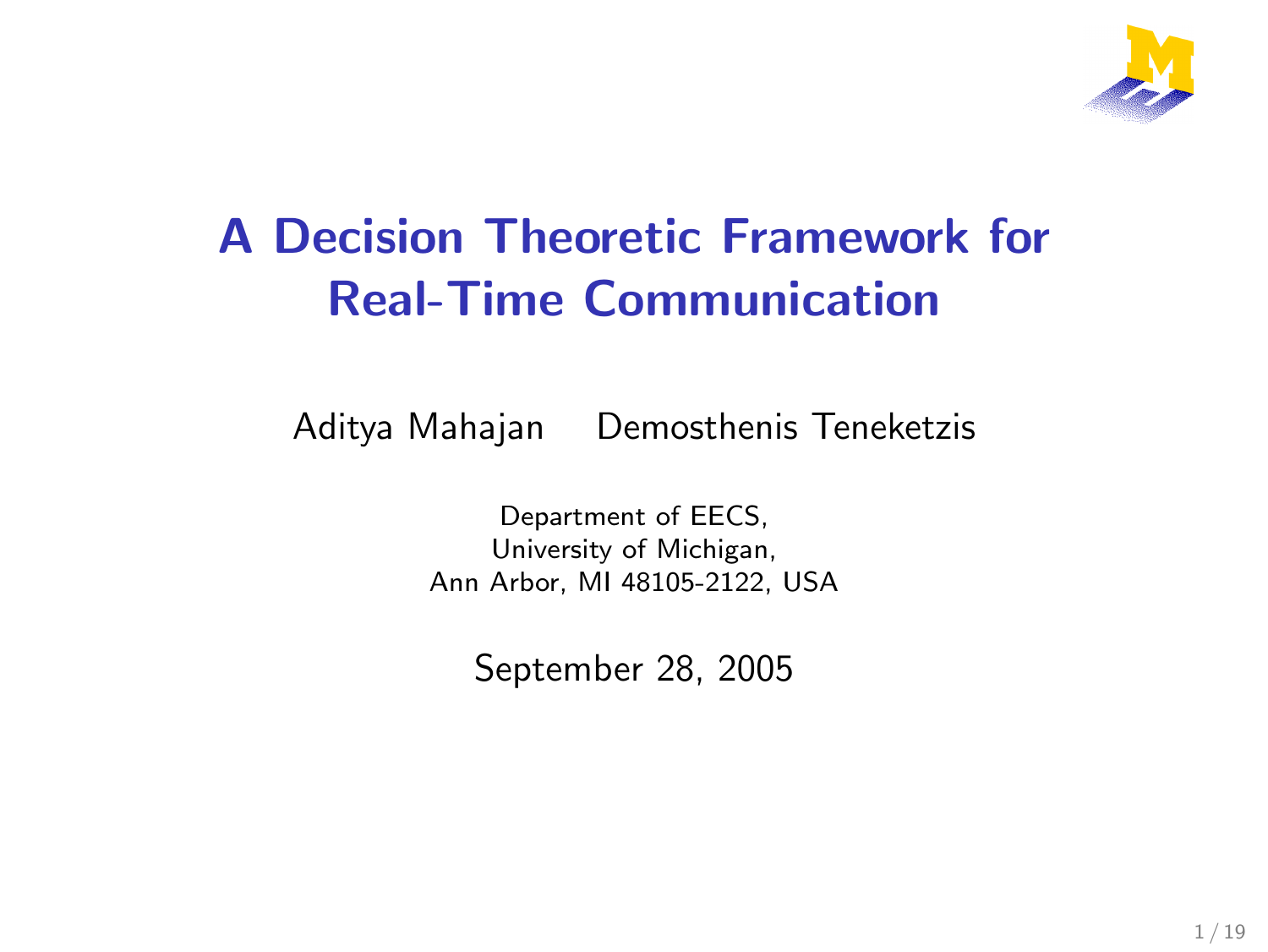

## What is Real-Time Communication?

- Real-Time (zero or finite delay) encoding,
- Real-Time (zero or finite-delay) decoding.

# Why consider Real-Time Communication?

Motivated by informationally decentralized system

- QoS (delay) requirements in communication networks,
- Sensor networks,
- **•** Traffic flow control in transportation networks,
- Decentralized resource allocation (decentralized routing)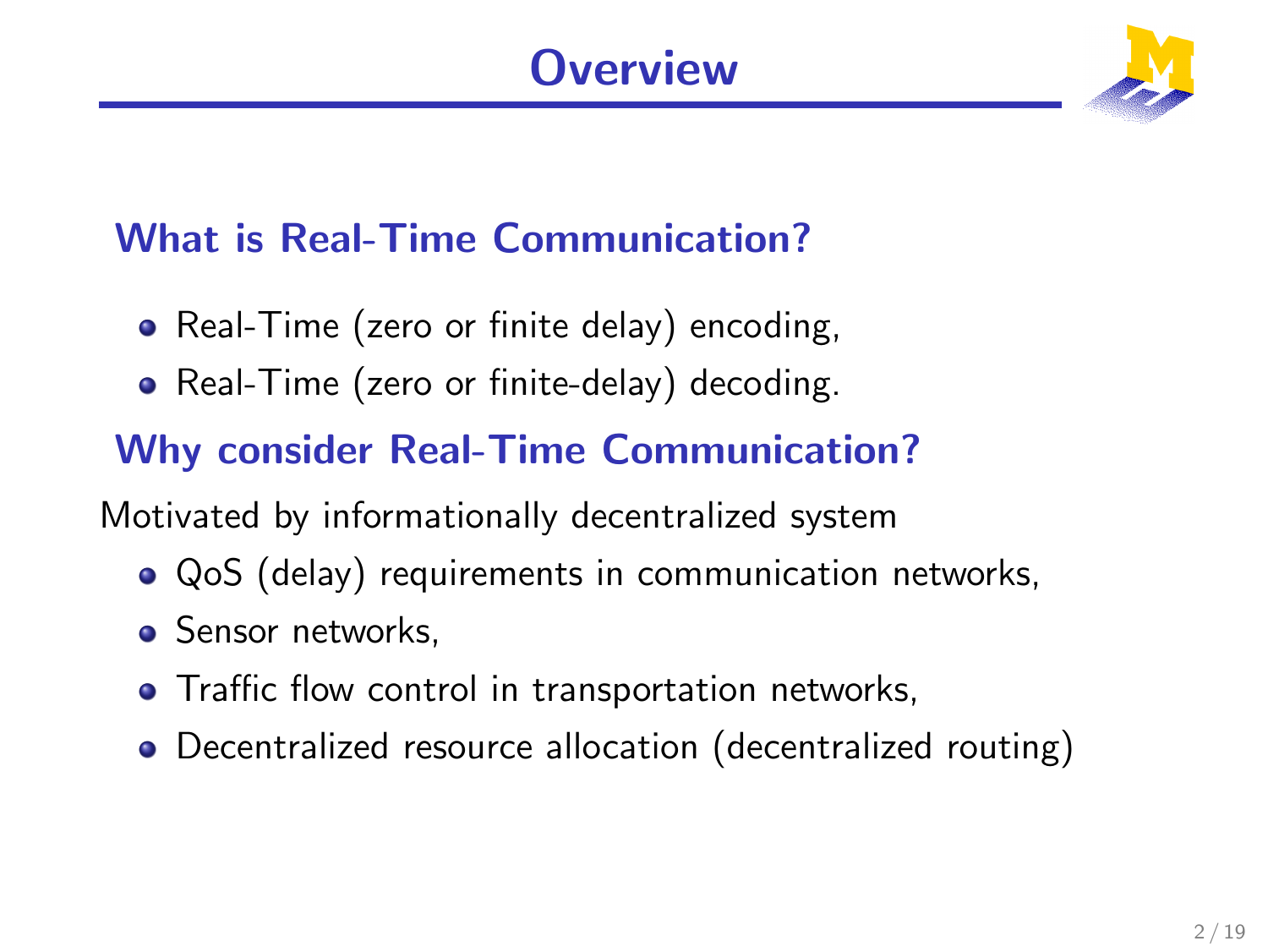# Literature Overview



- Problem has received considerable attention in past.
	- Zero-delay and finite-delay source coding.
	- Causal Source coding.
	- Performance bounds of systems with a real-time or finite-delay constraint.
	- Zero-delay joint source channel coding.
	- Real-time quantization of Markov sources (noiseless channel).
	- Real-time encoding/decoding for noisy channels with noiseless feedback.
	- Real-time encoding/decoding for noisy channels (no feedback)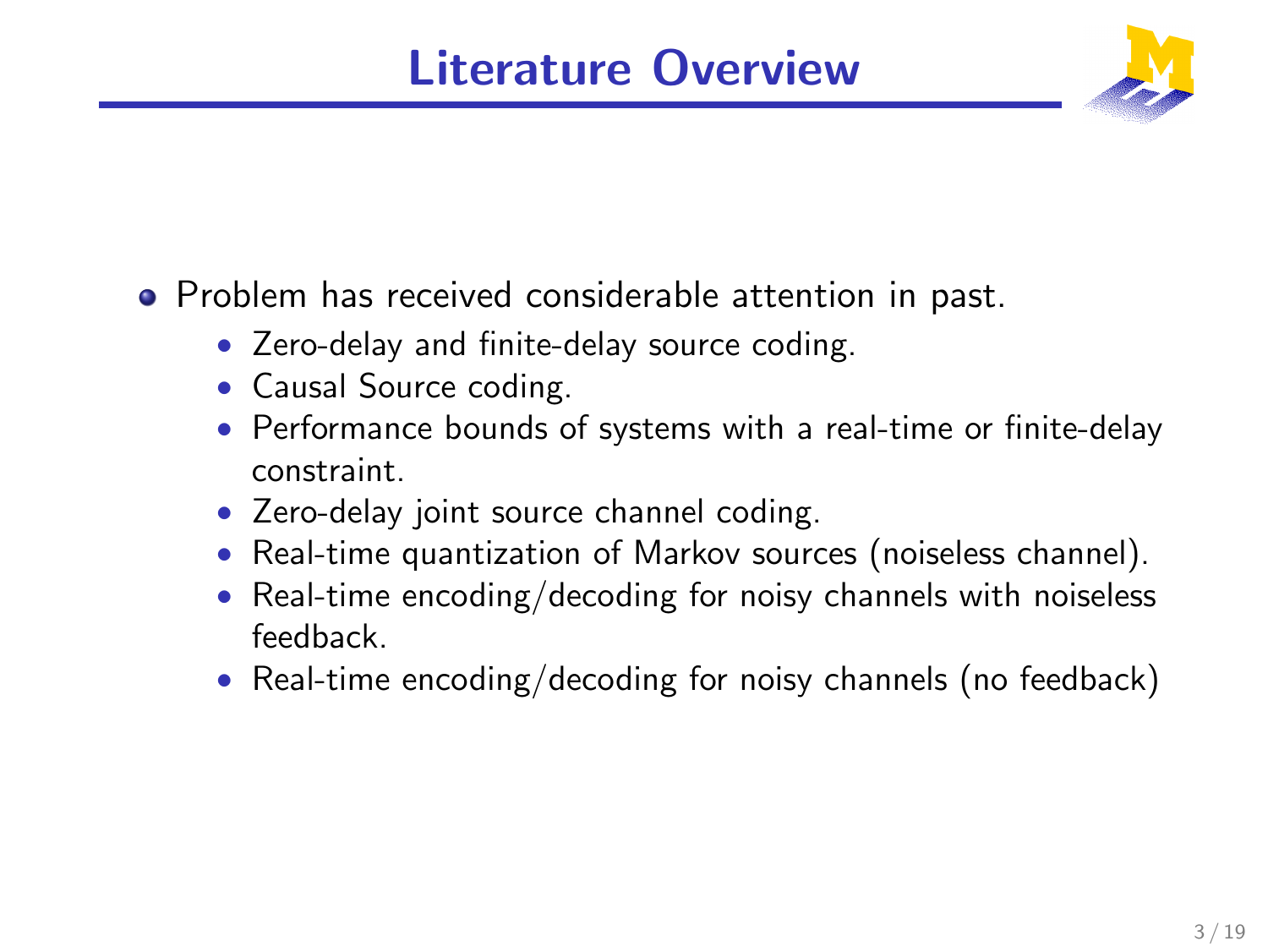# Literature Overview



- Problem has received considerable attention in past.
- Different approaches can be classified into two categories
	- Information Theoretic approach.
	- Decision Theoretic approach

## Limitations of Standard Results of Information Theory

- Fundamental Results of Information Theory are asymptotic.
- Based on encoding/decoding of typical sequences.
- Small delay schemes work only when the time horizon goes to infinity.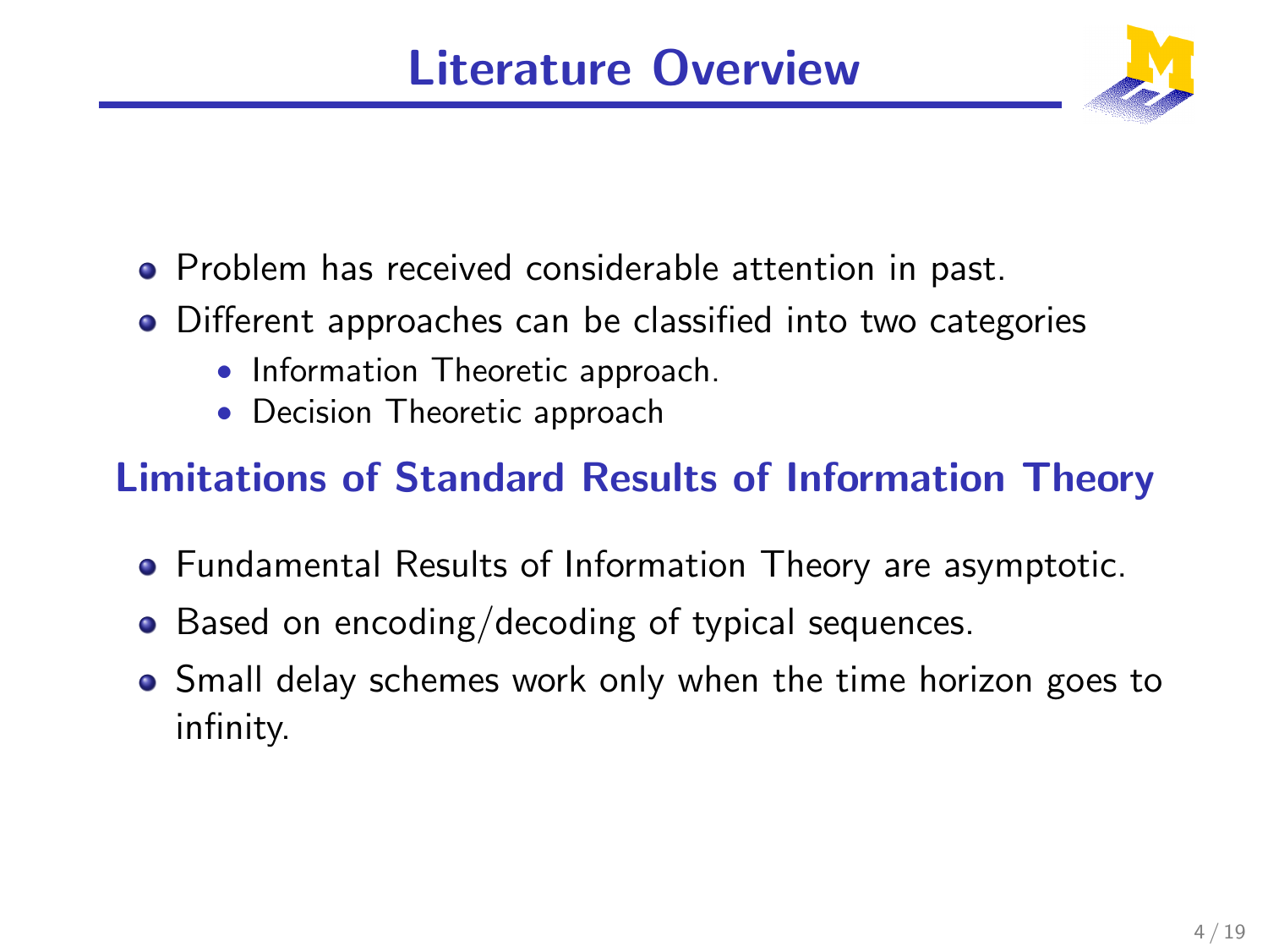# System Model

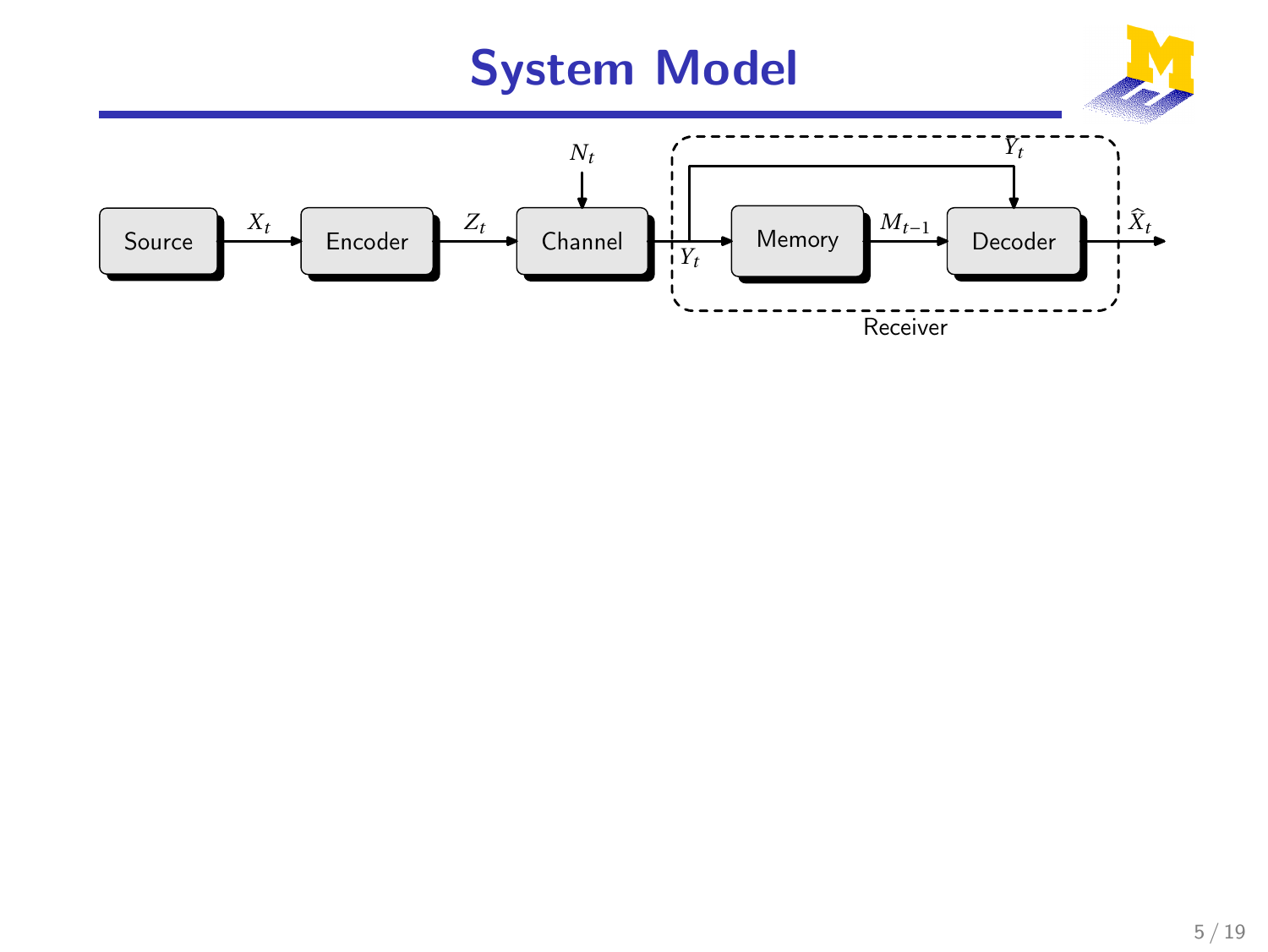

• Source is first order Markov with known statistics.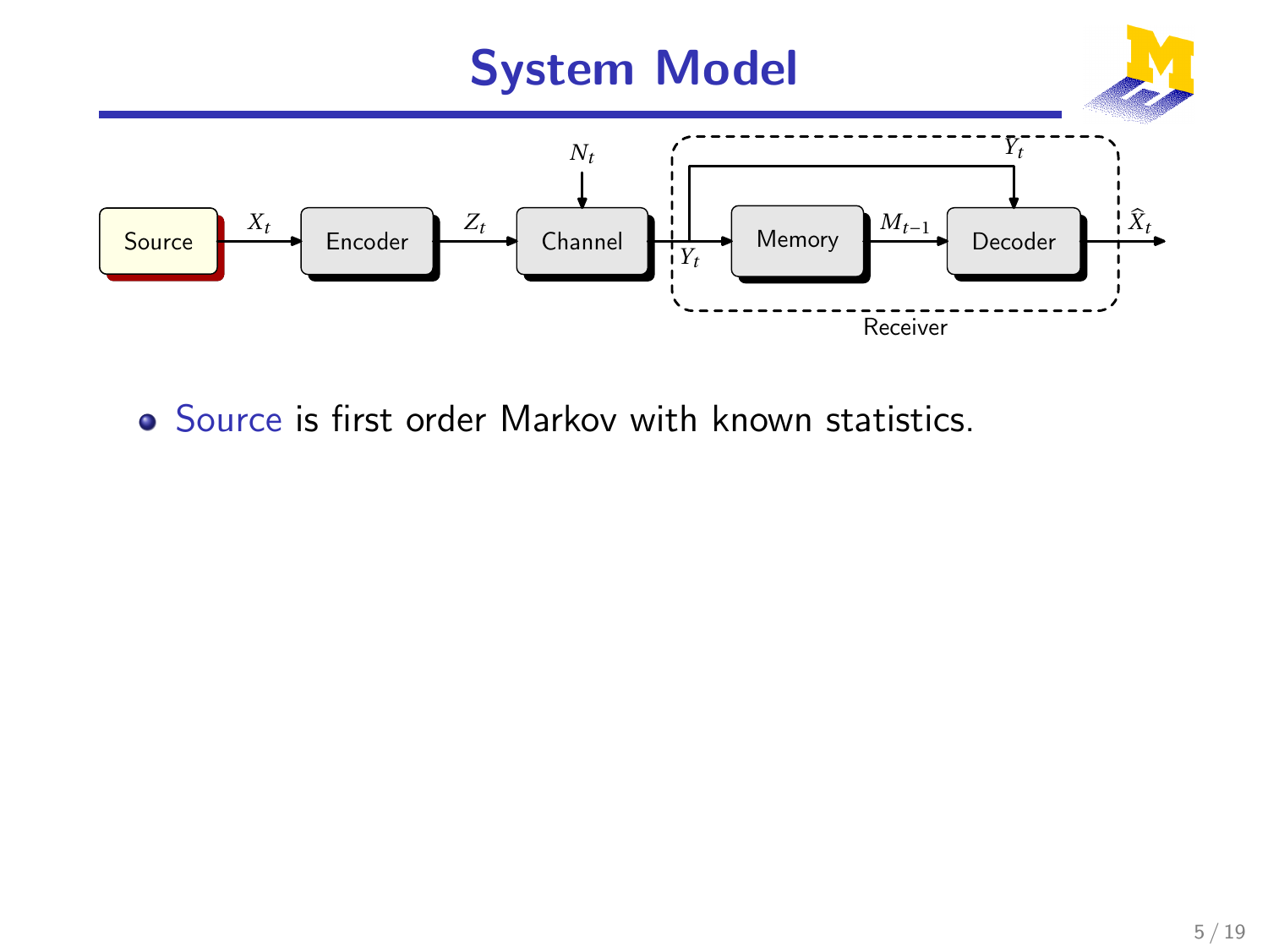

- Source is first order Markov with known statistics.
- **•** Encoder is real-time

$$
Z_t = c_t(X_1, X_2, \ldots, X_t)
$$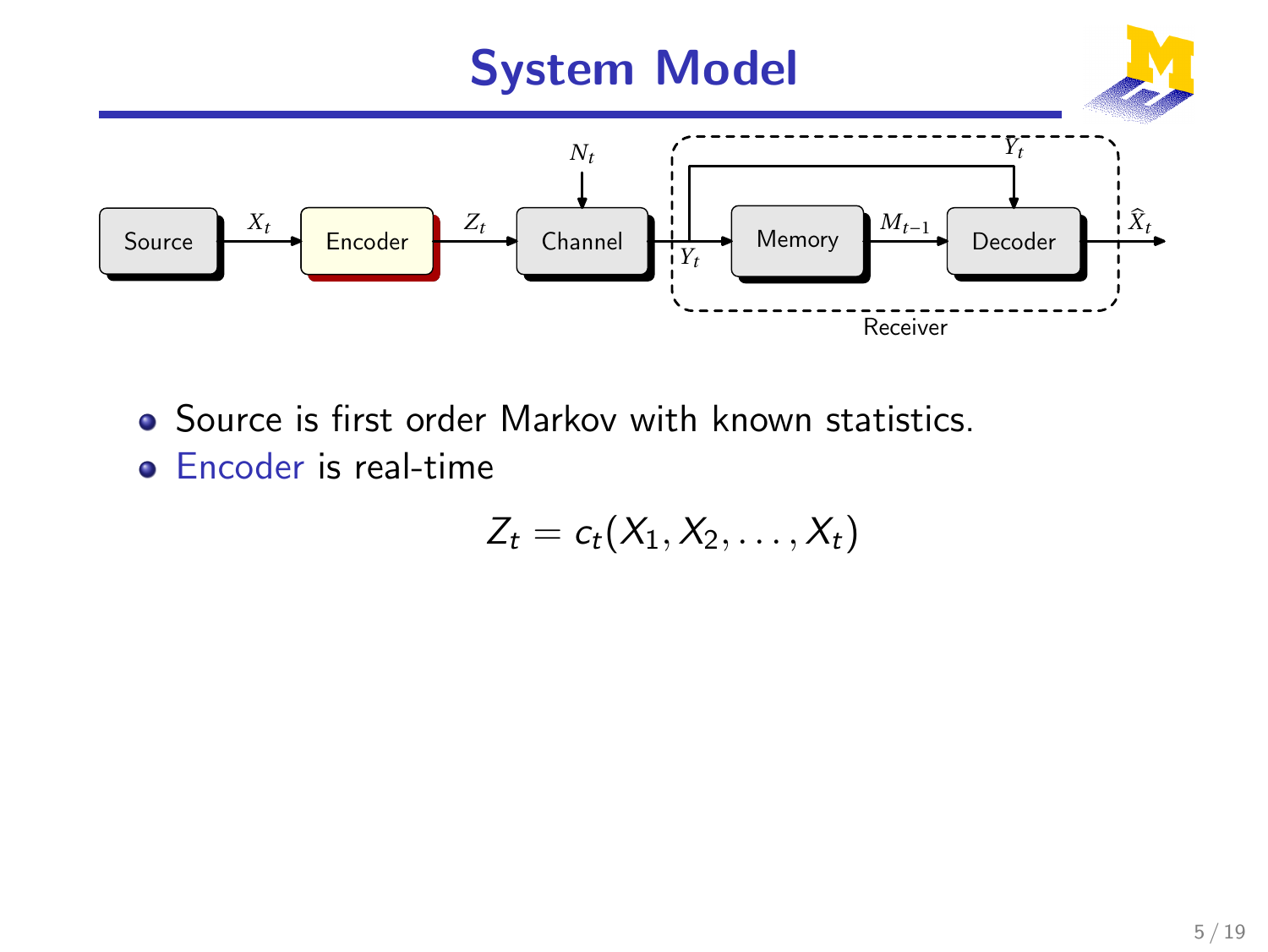#### System Model Source  $\begin{array}{ccc}\n\hline\n\end{array}$  Encoder  $\begin{array}{ccc}\n\hline\n\end{array}$  Channel  $\begin{array}{ccc}\n\hline\n\end{array}$  Memory  $\begin{array}{ccc}\n\hline\n\end{array}$  Decoder *Nt*  $\overline{X_t}$  *Z<sub>t</sub> Z<sub>t</sub> Yt Mt*−<sup>1</sup> *Yt*  $\widehat{X}_t$ Receiver

- **•** Source is first order Markov with known statistics.
- **•** Encoder is real-time

$$
Z_t = c_t(X_1, X_2, \ldots, X_t)
$$

**.** Discrete Memoryless Channel, known statistics.

$$
\text{Pr}\left(y_t\,\big|\,x^t, z^t\right) = \text{Pr}\left(y_t\,\big|\,z_t\right)
$$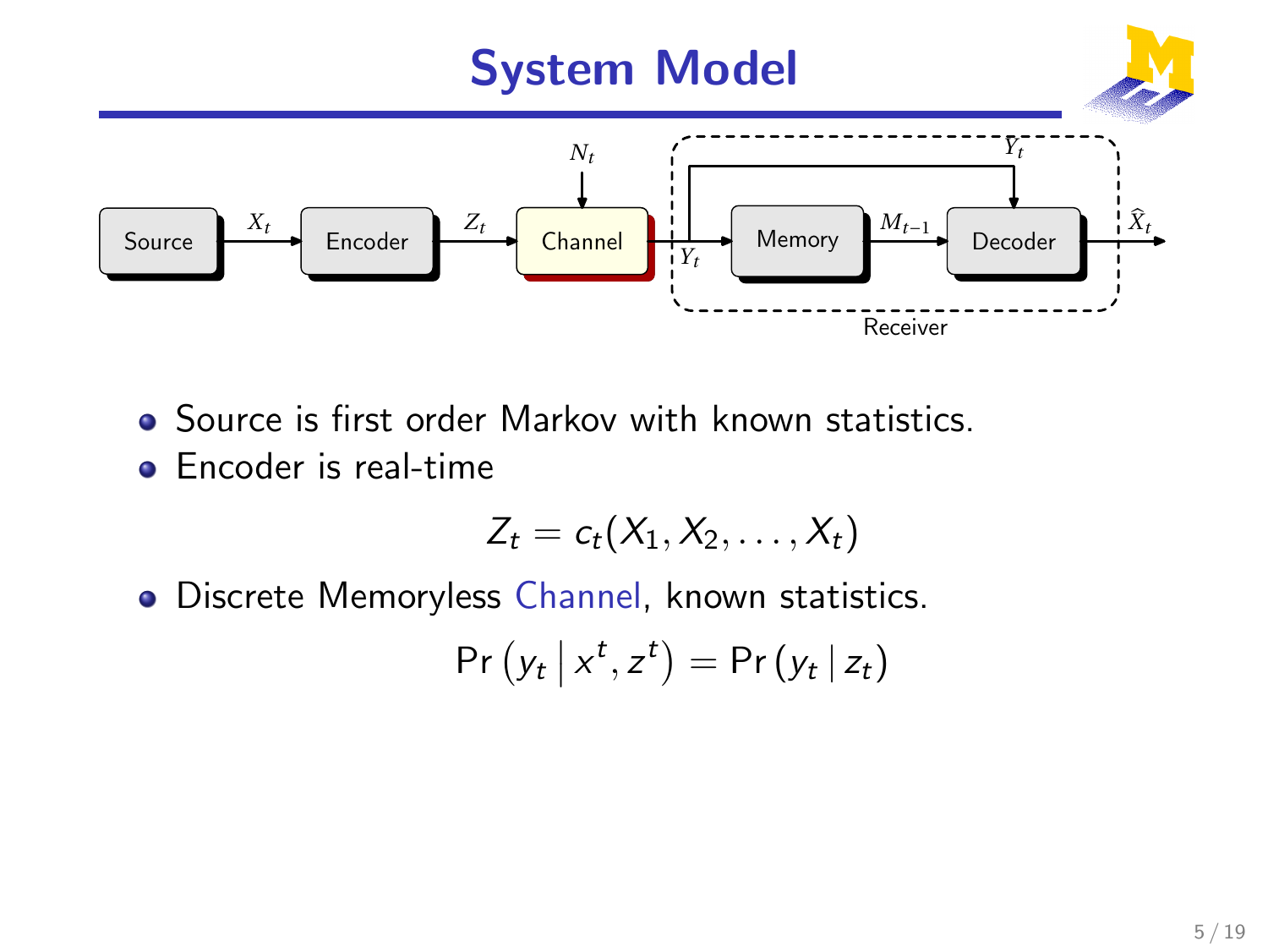#### System Model Source  $\begin{array}{ccc}\n\downarrow &\downarrow &\downarrow \\
\downarrow &\downarrow &\downarrow\n\end{array}$  Memory  $\begin{array}{ccc}\n\downarrow &\downarrow &\downarrow\n\end{array}$  Decoder *Nt*  $\left| \begin{array}{c} X_t \\ \end{array} \right|$  *Z*<sub>t</sub>  $Y_t$ *Mt*−<sup>1</sup> *Yt*  $\widehat{X}_l$ Receiver

- **•** Source is first order Markov with known statistics.
- **•** Encoder is real-time

$$
Z_t = c_t(X_1, X_2, \ldots, X_t)
$$

Discrete Memoryless Channel, known statistics.

$$
Pr(y_t | x^t, z^t) = Pr(y_t | z_t)
$$

**•** Finite memory receiver.

$$
M_t = I_t(Y_t, M_{t-1})
$$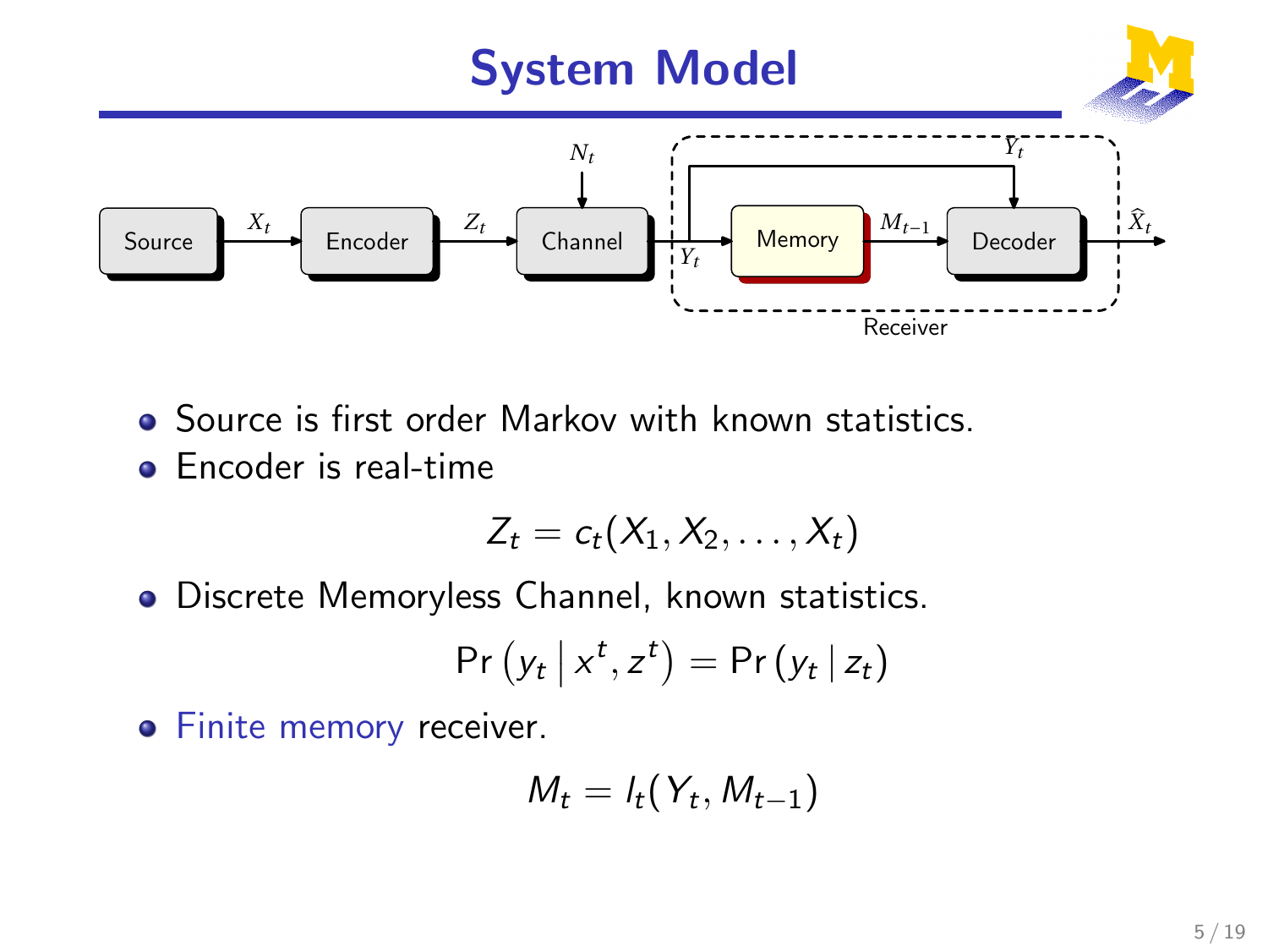

- **•** Source is first order Markov with known statistics.
- **•** Encoder is real-time

$$
Z_t = c_t(X_1, X_2, \ldots, X_t)
$$

Discrete Memoryless Channel, known statistics.

$$
Pr(y_t | x^t, z^t) = Pr(y_t | z_t)
$$

• Finite memory receiver.

$$
M_t = I_t(Y_t, M_{t-1})
$$

**e** Real-time decoder.

$$
\widehat{X}_t = g_t(Y_t, M_{t-1})
$$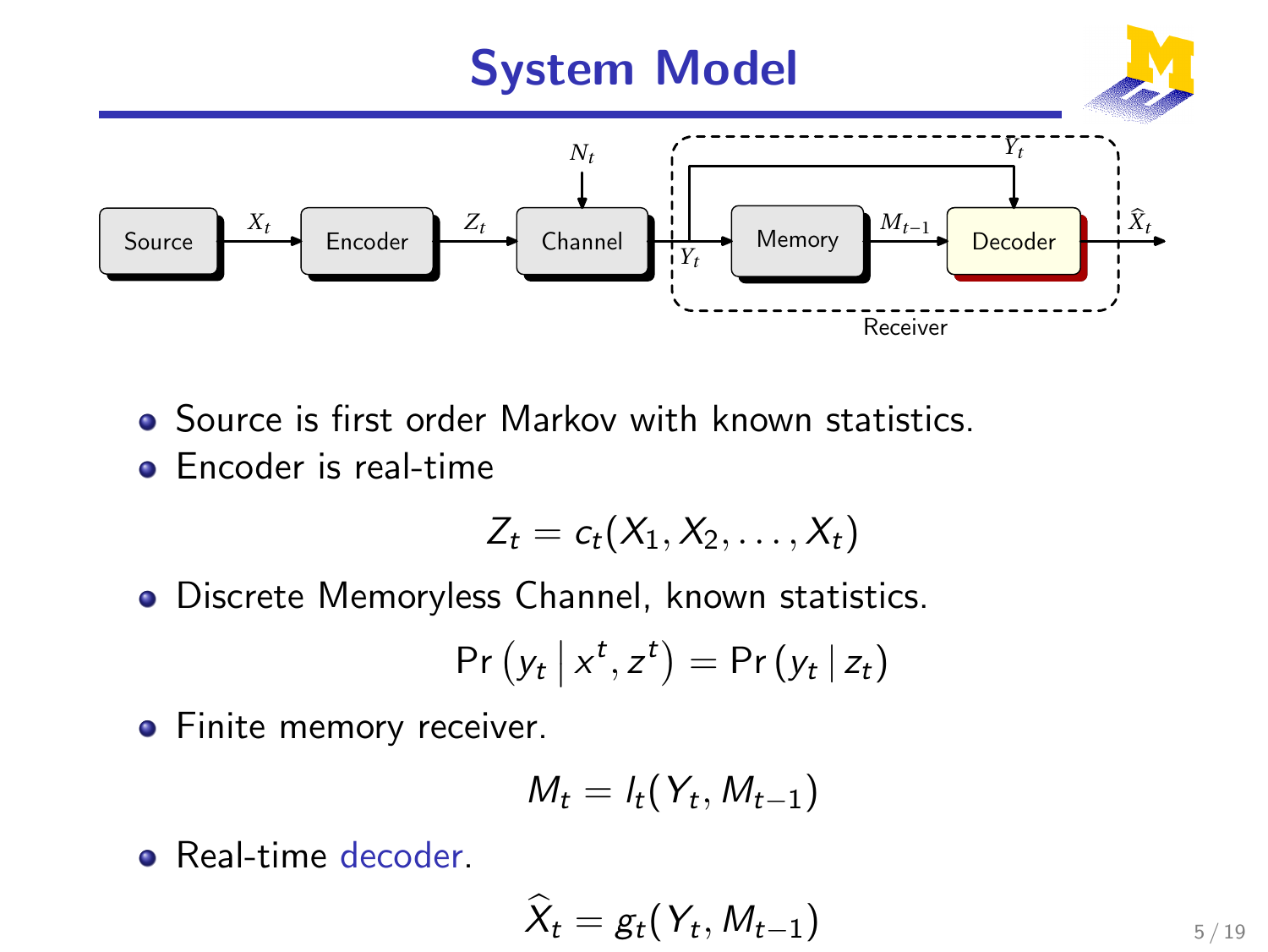# System Performance



Distortion measure  $\bullet$ 

$$
\rho_t: \mathcal{X} \times \mathcal{X} \to [0,+\infty)
$$

- Design: Choice of  $c \triangleq (c_1, c_2, \ldots, c_T)$ ,  $g \triangleq (g_1, g_2, \ldots, g_T)$ and  $l \triangleq (l_1, l_2, \ldots, l_T)$ .
- Performance measure

$$
\mathcal{J}(f,g,I) = \mathbb{E}\left\{\sum_{t=1}^T \rho_t(X_t,\widehat{X}_t)\right\}
$$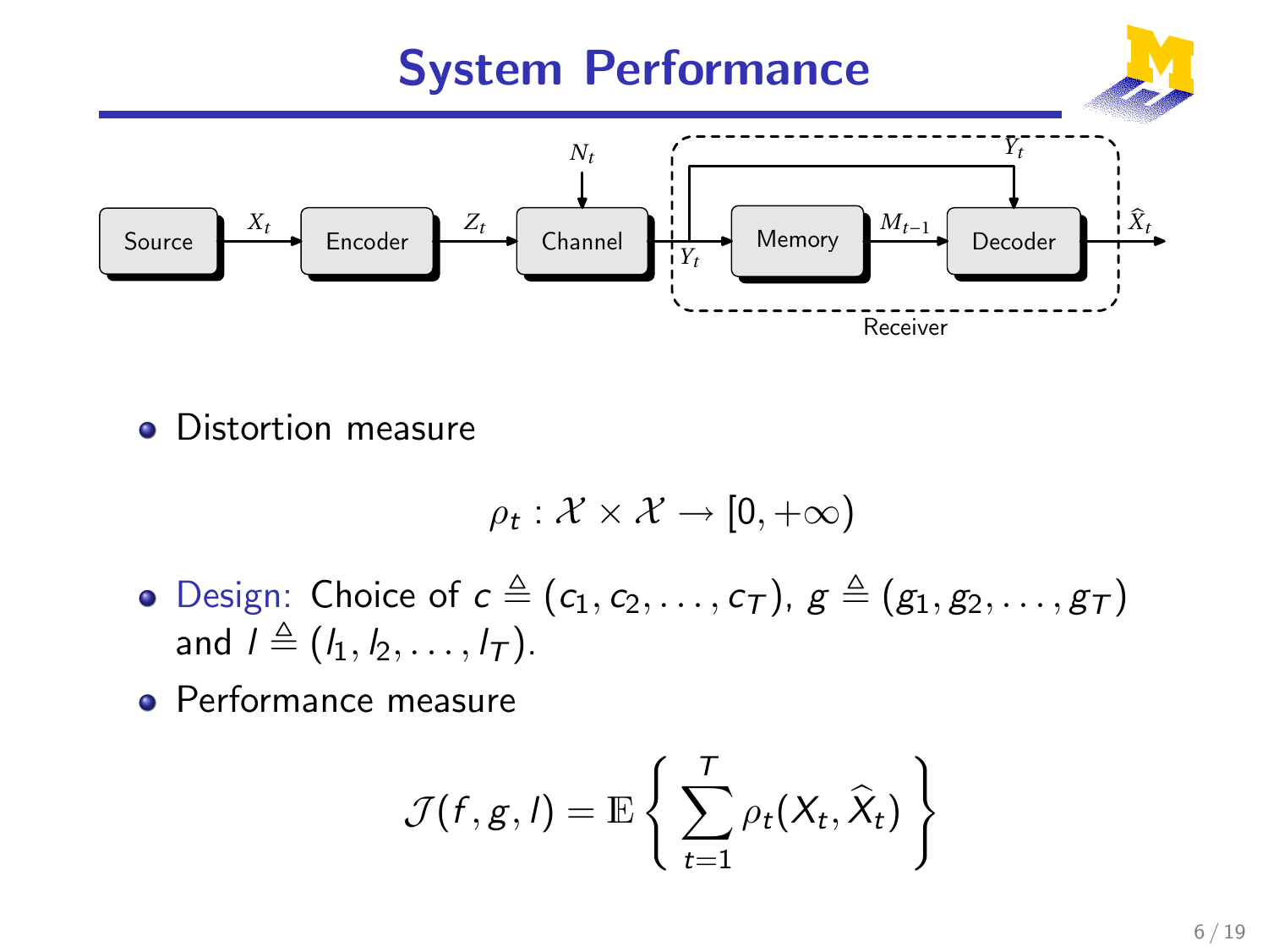# Problem Formulation

#### Problem

Assume that both encoder and decoder know

- statistics of the source,
- statistics of the channel.
- $\bullet$  and the time horizon  $\tau$

choose an optimal design  $(c^*,g^*,l^*)$  such that

$$
\mathcal{J}^* = \mathcal{J}(c^*, g^*, l^*) = \min_{(c,g,l)} \mathcal{J}(c,g,l)
$$

#### Salient Features

- **o** dynamic team problem
- **o** non-classical information structure
- non-convex (in policy space) optimization problem

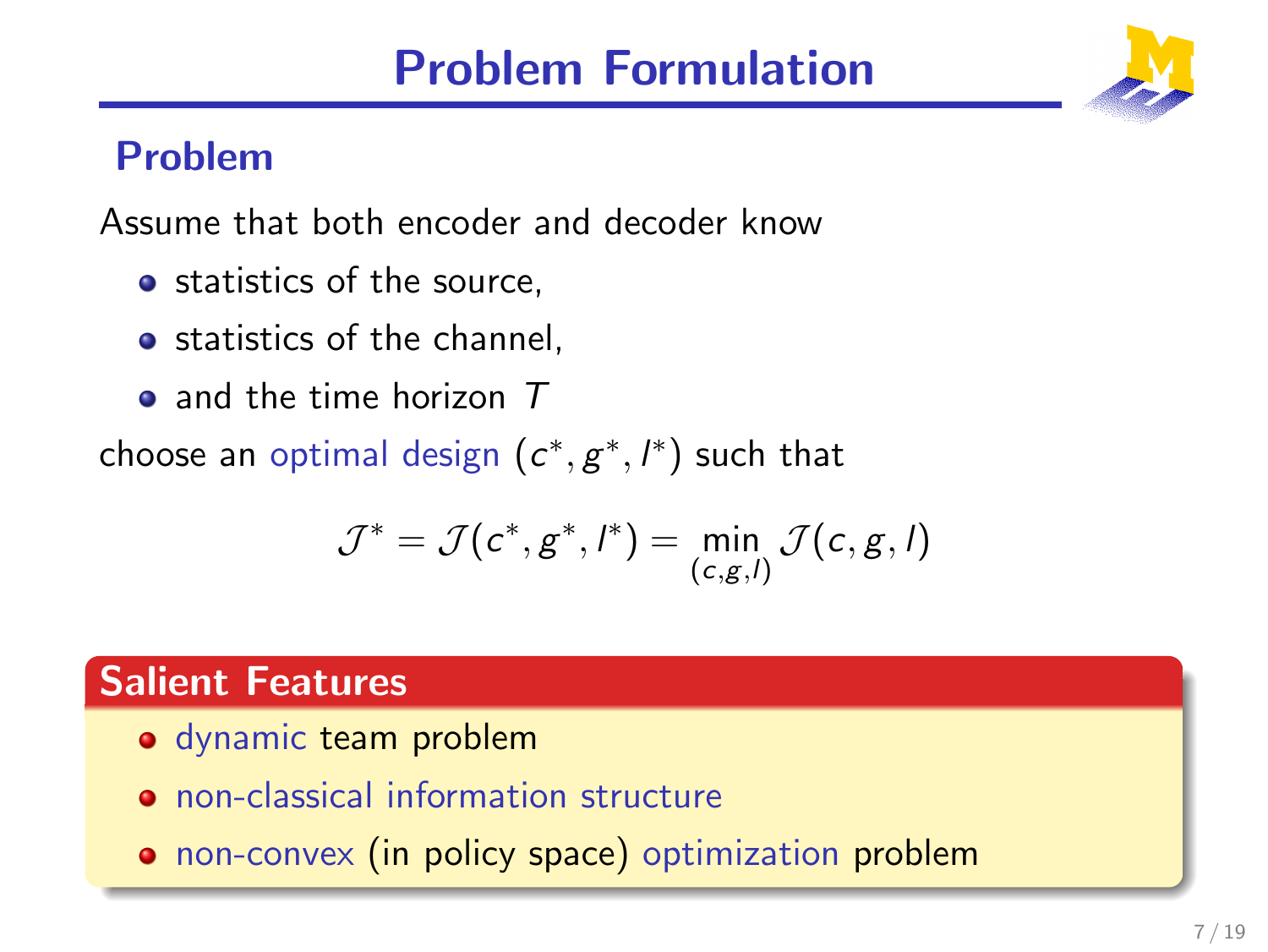

#### 晶

D. Teneketzis

On the structure of optimal real-time encoders and decoders in noisy communication. submitted for publication in IEEE Trans. Inform. Theory.

## Structure of Optimal Encoder

Consider any fixed (but arbitrarily)  $g \triangleq (g_1, \ldots, g_T)$  and  $l \triangleq (l_1, \ldots, l_T)$ .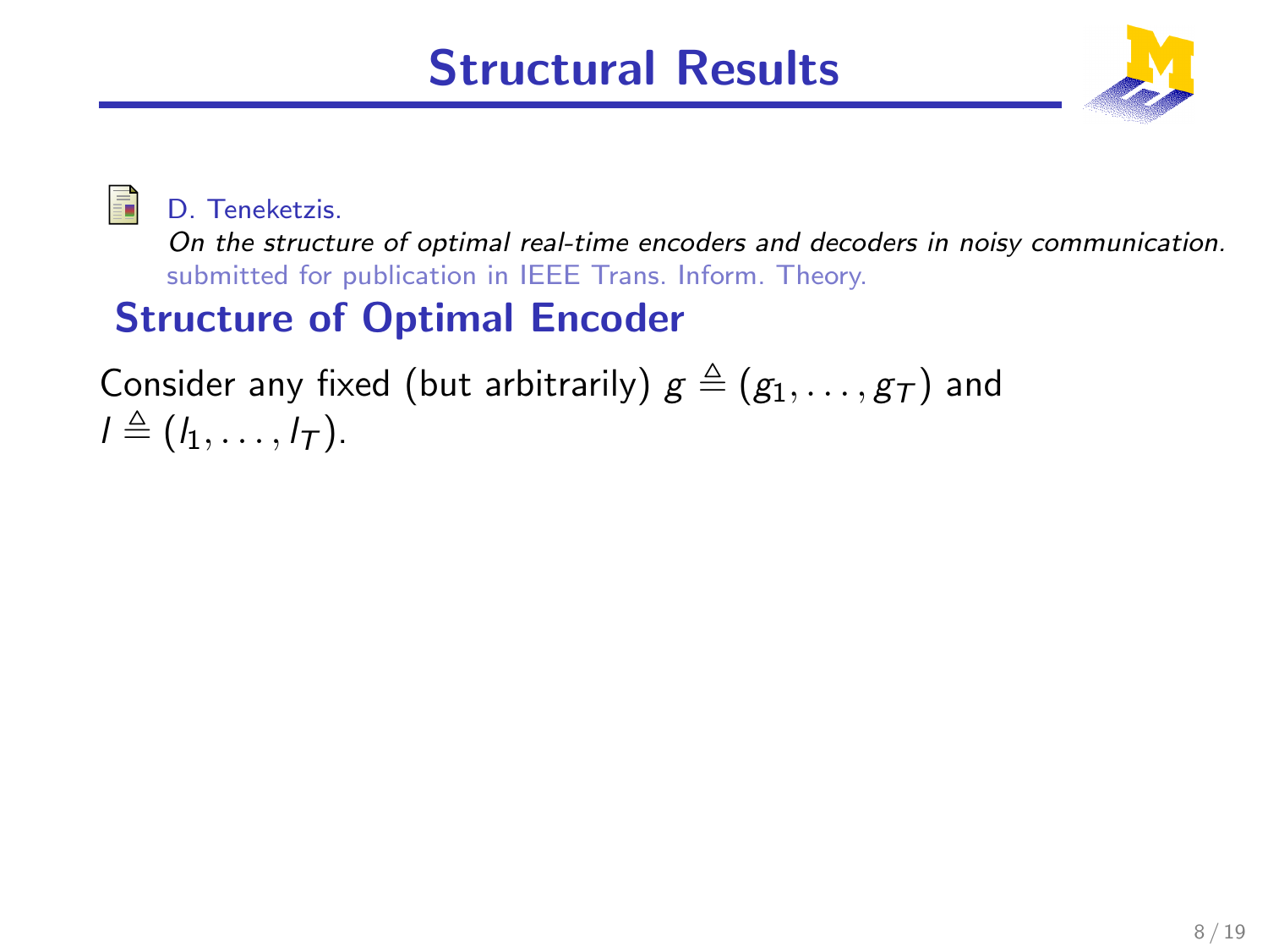

D. Teneketzis.

On the structure of optimal real-time encoders and decoders in noisy communication. submitted for publication in IEEE Trans. Inform. Theory.

## Structure of Optimal Encoder

Consider any fixed (but arbitrarily)  $g \triangleq (g_1, \ldots, g_T)$  and  $l \triangleq (l_1, \ldots, l_T)$ . then,

There is no loss of optimality in restricting attention to encoding rules of the form

$$
Z_t = c_t(X_t, P_{M_{t-1}}), \quad t = 2, 3, \ldots, T
$$

where,

$$
P_{M_t}(m) = \Pr\left(M_t = m \,\middle|\, X^t, Z^t, c^t, l^{t-1}\right)
$$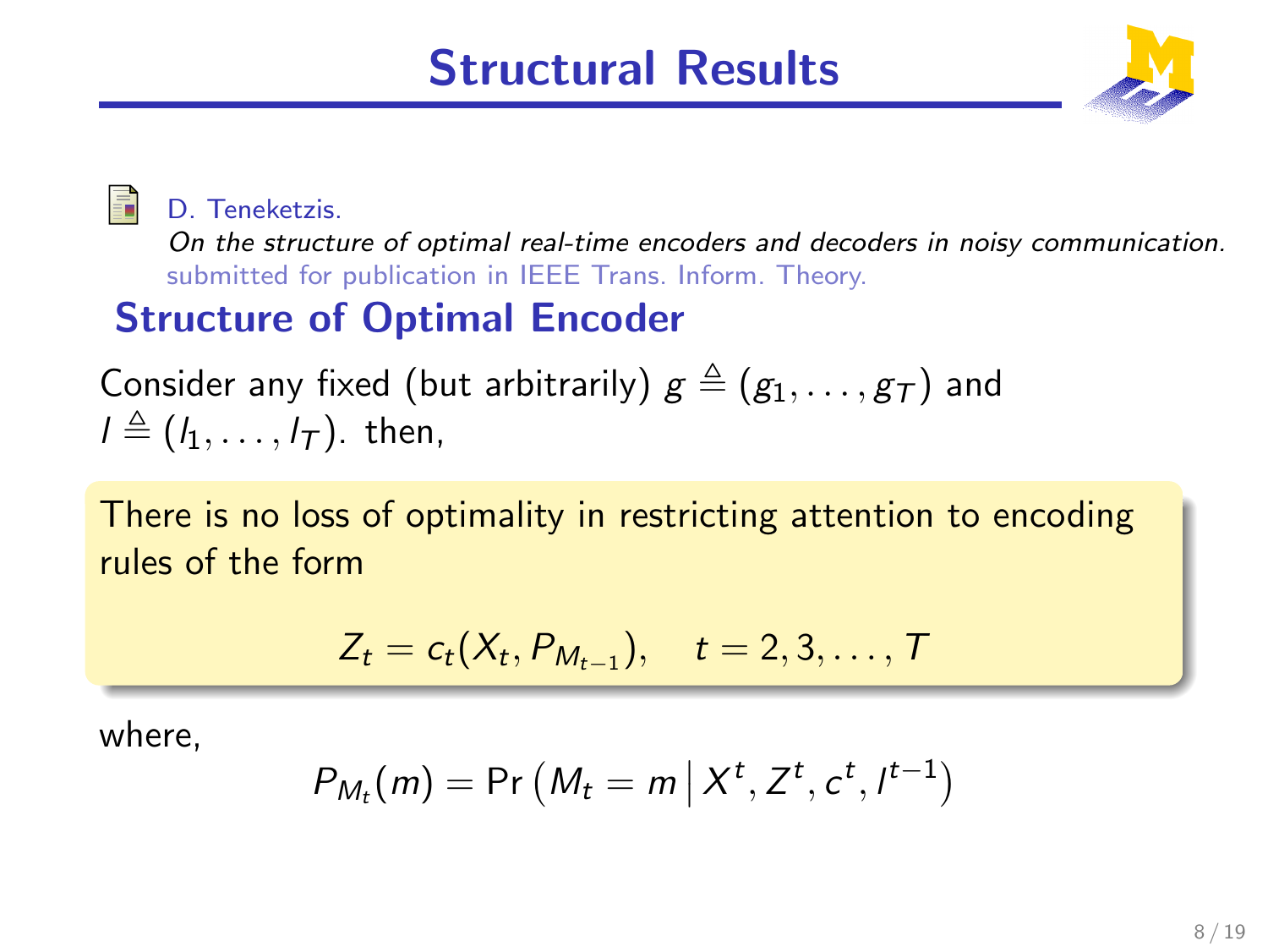

D. Teneketzis.

On the structure of optimal real-time encoders and decoders in noisy communication. submitted for publication in IEEE Trans. Inform. Theory.

## Structure of Optimal Decoder

Consider any fixed (but arbitrarily)  $c \triangleq (c_1, \ldots, c_T)$  and  $l \triangleq (l_1, \ldots, l_{\tau}),$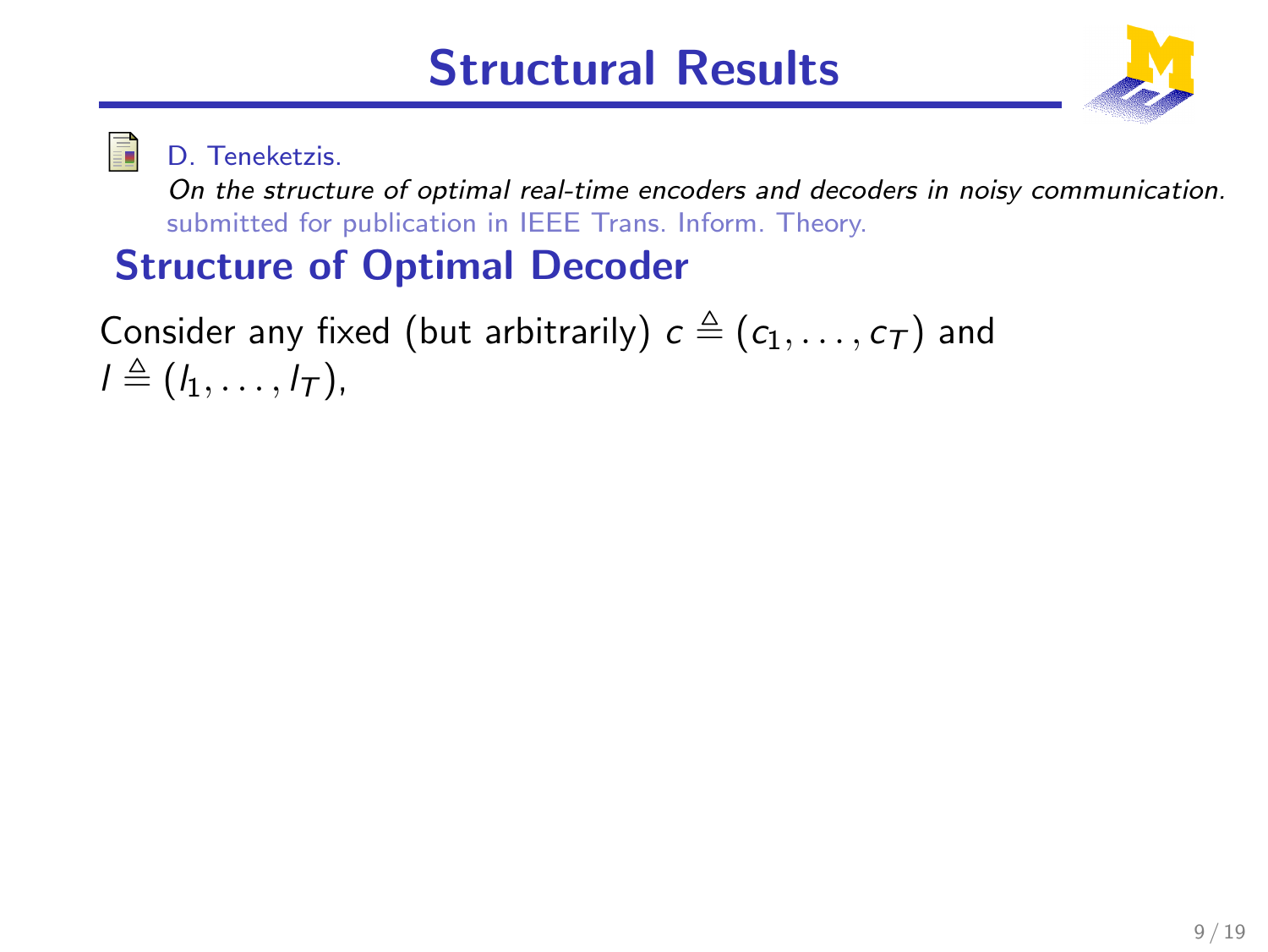

D. Teneketzis.

On the structure of optimal real-time encoders and decoders in noisy communication. submitted for publication in IEEE Trans. Inform. Theory.

# Structure of Optimal Decoder

Consider any fixed (but arbitrarily)  $c \triangleq (c_1, \ldots, c_T)$  and  $l \triangleq (l_1, \ldots, l_T)$ , then

 $\bullet$  Obtaining the optimal decoder is a filtering problem  $\sim$  At each t obtain  $g_t$  to minimize

$$
\mathcal{J}_t = \mathbb{E}\left\{\rho_t(X_t, \widehat{X}_t) \middle| Y_t = y, M_{t-1} = m\right\}
$$

An optimal decoding rule  $g^*\triangleq (g_1^*)^2$  $f_1^*, g_2^*$  $z_2^*, \ldots, z_7^*$  $(\tau^*_\mathcal{T})$  is given by

$$
g_t^*(y_t, m_{t-1}) = \tau_t(\xi_t(y_t, m_{t-1}))
$$

where and

$$
\xi_t^{f, l}(y, m)(x) = \Pr(X_t = x | Y_t = y, m_{t-1} = m)
$$

$$
\tau_t(\xi_t(y, m)) = \arg\min_a \sum_x \rho_t(x, a) \xi_t(y, m)(x)
$$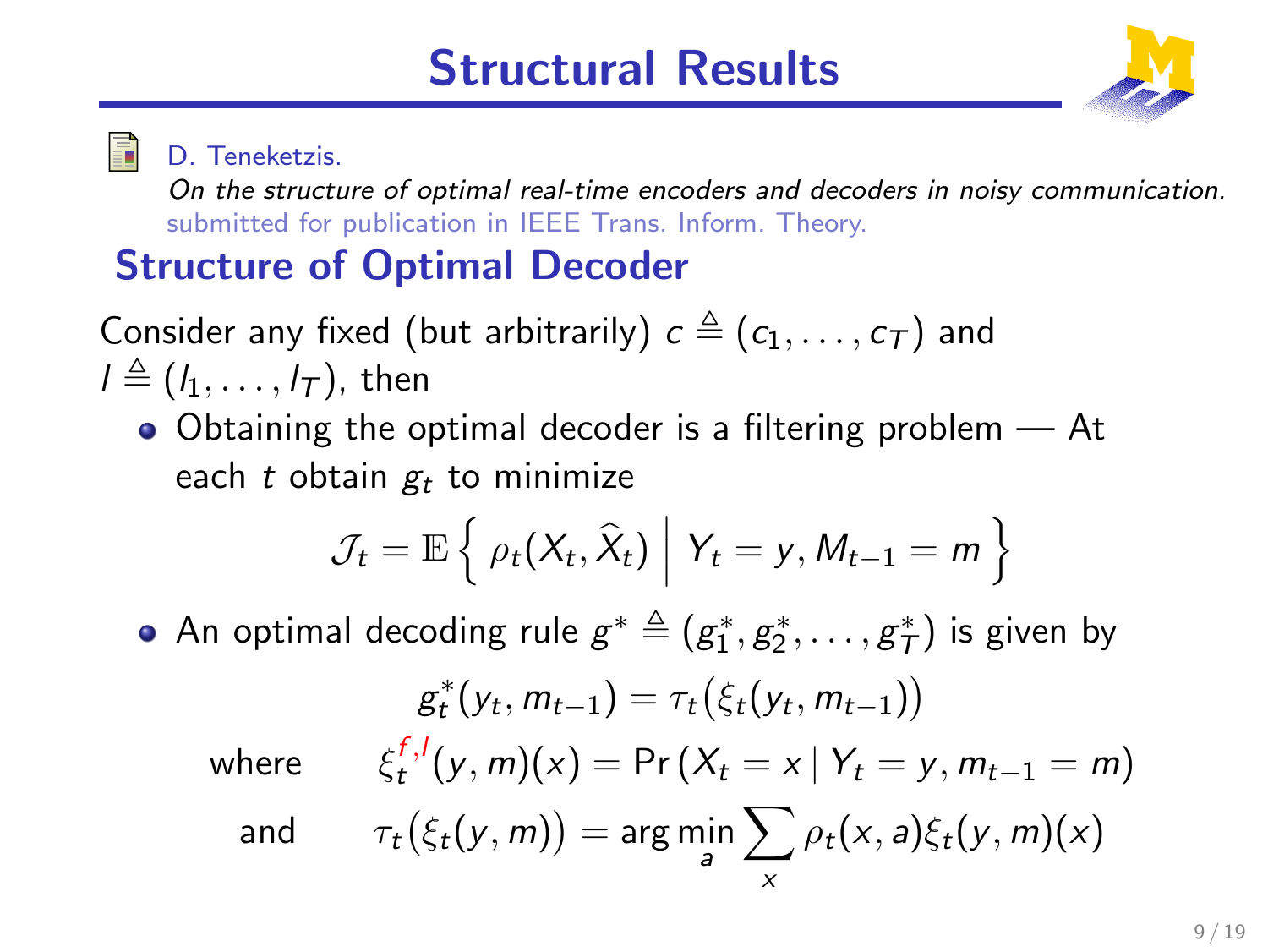

## Implication of Structural Results

- Without loss of optimality we can restrict attention to encoders of the form  $Z_t = c_t(X_t, P_{M_{t-1}})$ .
- Structure of optimal decoder depends only on the distortion measure and the conditional PMF  $\xi_t$ .
- $\xi_t$  depends on choice of  $c^t, l^{t-1}$ .

$$
\bullet \; g_t^* = g_t^*(c^t, l^{t-1})
$$

$$
\bullet \; g^* = g^*(c,l)
$$

#### Equivalent Problem

$$
\min_{(c,g,l)} \mathcal{J}(c,g,l) = \min_{c,l} \mathcal{J}(c,g^*(c,l),l)
$$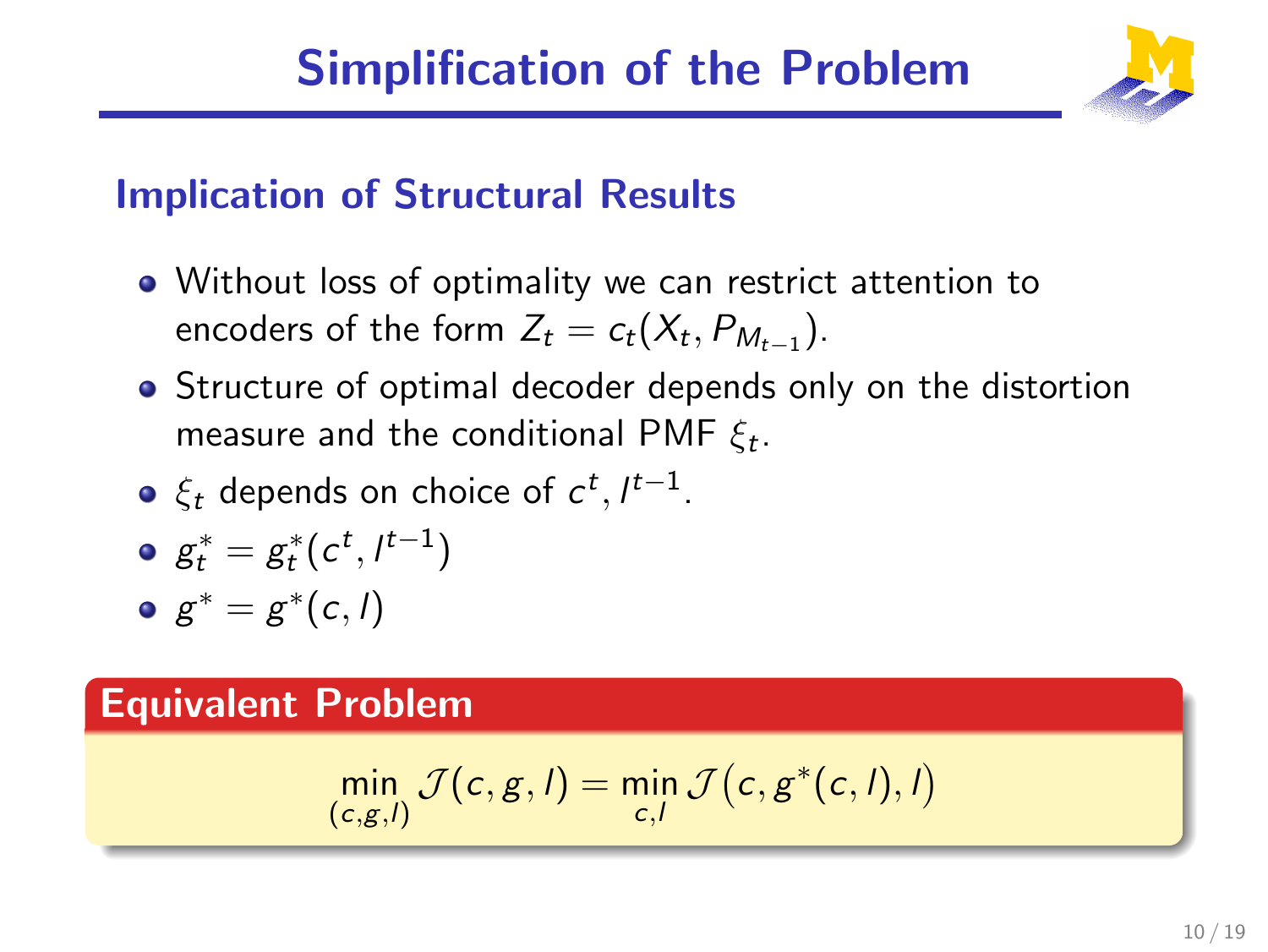

#### Properties of Information States

- Need to obtain information states for both agents sufficient for performance evaluation.
- Let  $\pi_t$  and  $\varphi_t$  be information states of encoder and memory update respt. They should satisfy

\n- (S1a) 
$$
\pi_t
$$
 is a function of  $x^t$ ,  $c^{t-1}$  and  $l^{t-1}$ .
\n- (S1b)  $\varphi_t$  is a function of  $y_t$ ,  $m_{t-1}$ ,  $c^t$  and  $l^{t-1}$ .
\n- (S2a)  $\varphi_t$  can be determined from  $\pi_t$  and  $c_t$ .
\n- (S2b)  $\pi_{t+1}$  can be determined from  $\varphi_t$  and  $l_t$ .
\n- (S3)  $\cdots$
\n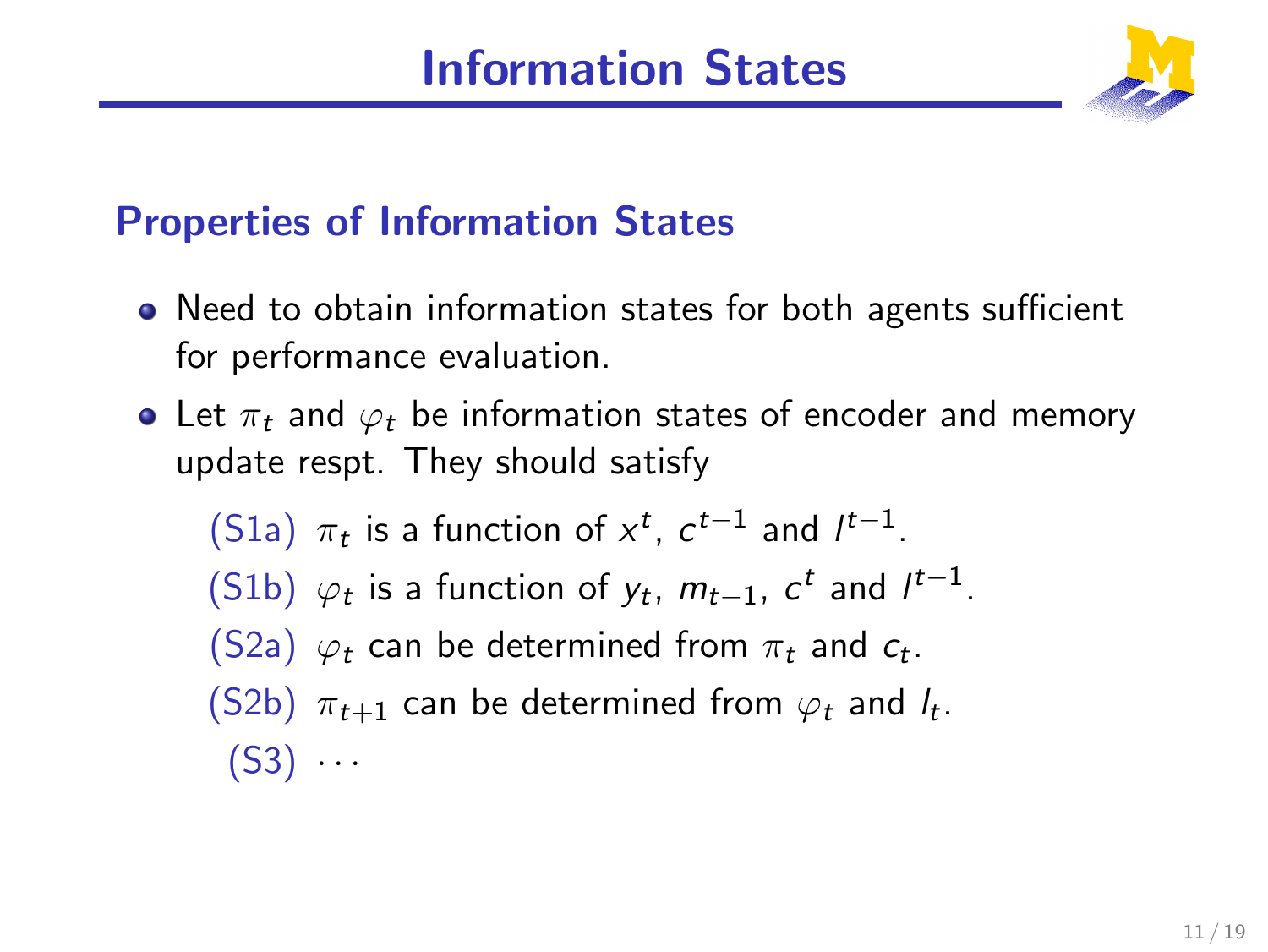# Information States



## Properties of Information States

(S3)  $\pi_t$  absorbs the effect of  $c^{t-1}$ ,  $l^{t-1}$  and  $\varphi_t$  absorbs the effect of  $c^t, l^{t-1}$  on expected future distortion, i.e.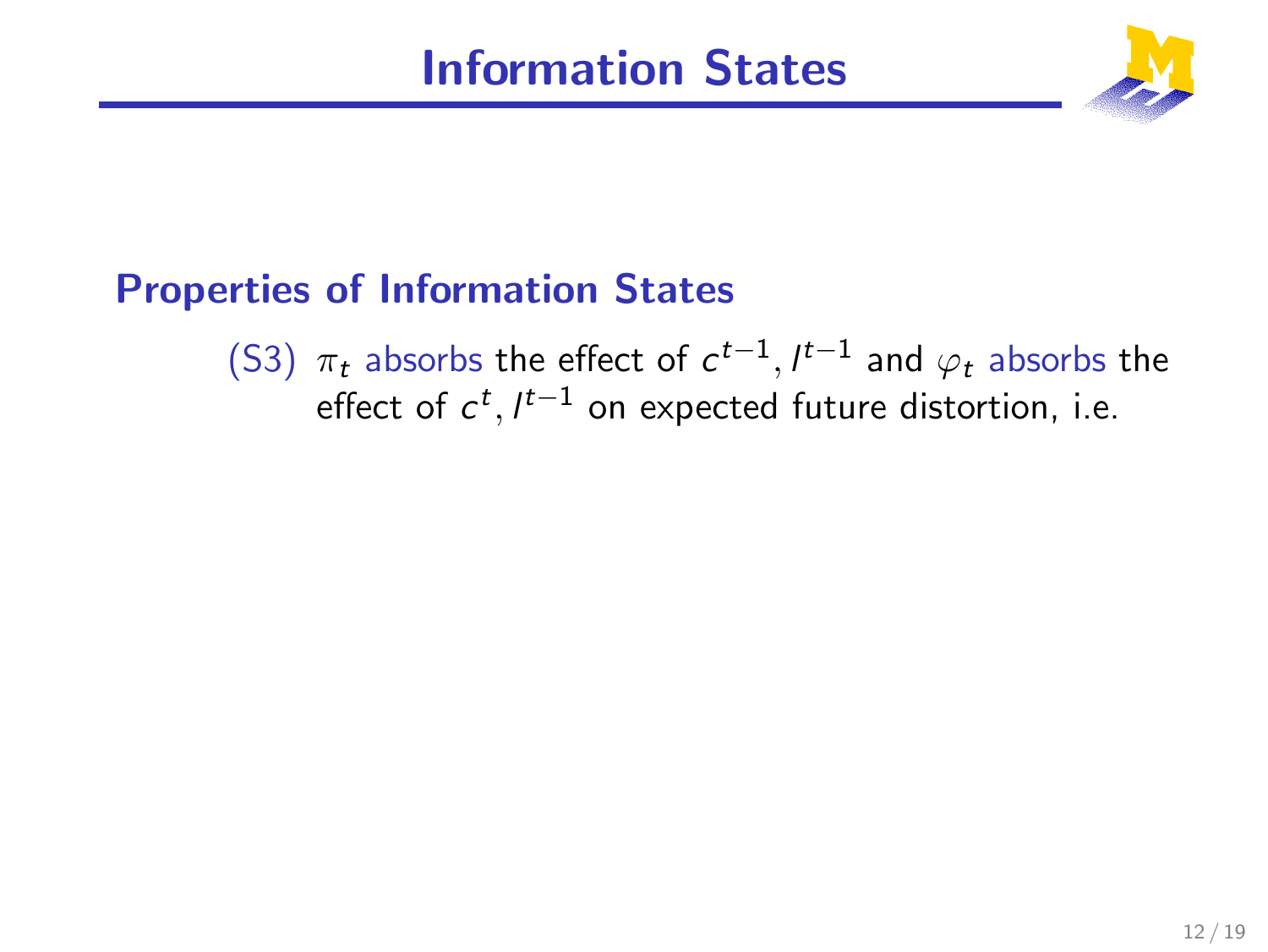# Information States



### Properties of Information States

(S3)  $\pi_t$  absorbs the effect of  $c^{t-1}$ ,  $l^{t-1}$  and  $\varphi_t$  absorbs the effect of  $c^t, l^{t-1}$  on expected future distortion, i.e.

$$
\mathbb{E}\left\{\left.\sum_{s=t}^{T}\rho_{s}(X_{s},\widehat{X}_{s})\,\right|c,g,I\right\}=\mathbb{E}\left\{\left.\sum_{s=t}^{T}\rho_{s}(X_{s},\widehat{X}_{s})\,\right|\pi_{t},c_{t}^{T},l_{t}^{T}\right\}\right\}=\mathbb{E}\left\{\left.\sum_{s=t}^{T}\rho_{s}(X_{s},\widehat{X}_{s})\,\right|\varphi_{t},c_{t+1}^{T},l_{t}^{T}\right\}
$$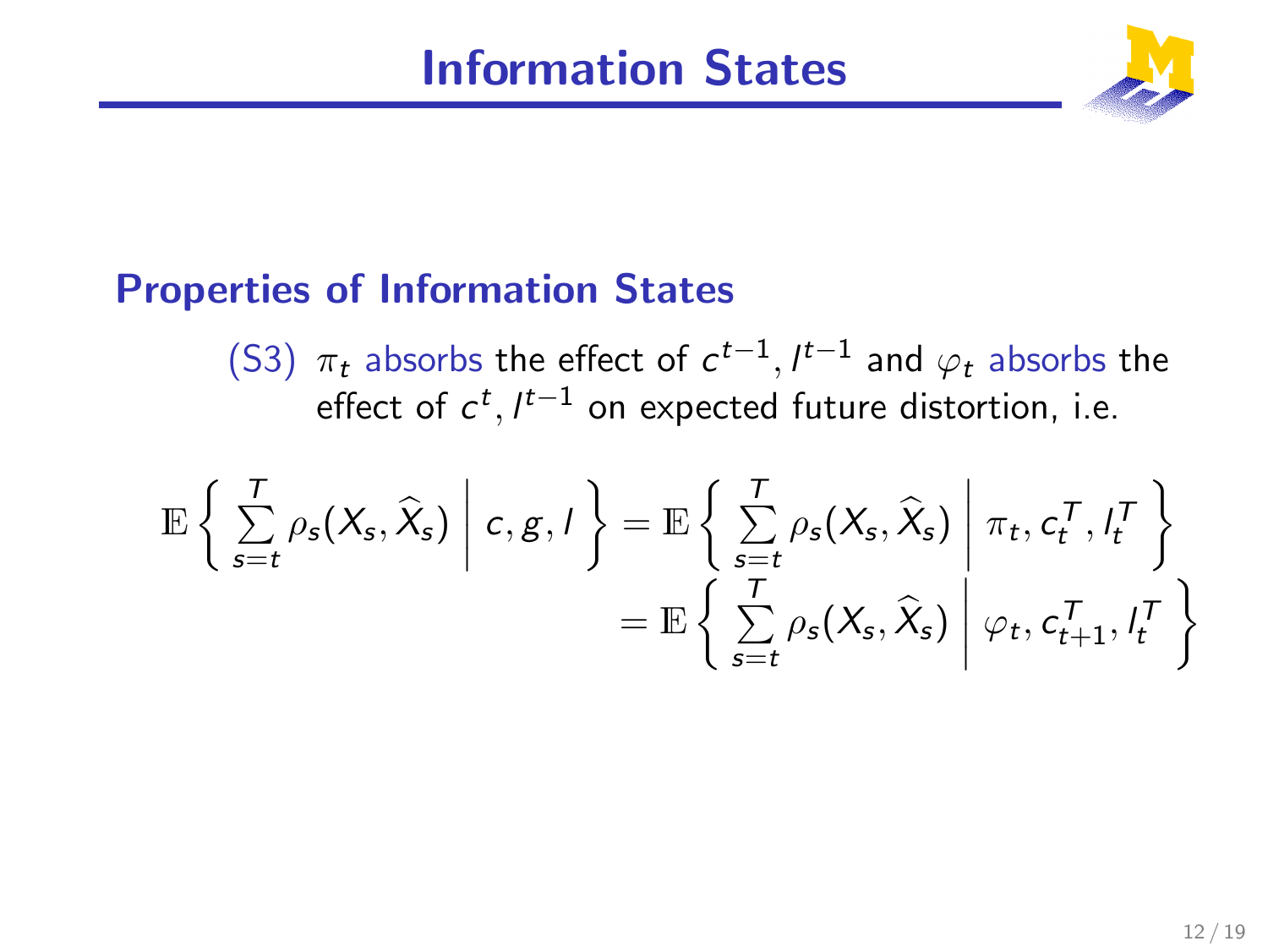

Consider the random vectors

$$
P_{M_t}(m) = \Pr(M_t = m \,|\, X^t, Z^t, c^t, l^{t-1})
$$
  

$$
P_{Y_t, M_{t-1}}(y, m) = \Pr(Y_t = y, M_{t-1} = m \,|\, X^t, Z^t, c^t, l^{t-1})
$$

#### Information States

 $\pi_t = \mathsf{Pr}\left(X_t, P_{M_{t-1}}\right)$ (Info. state for Encoder)  $\varphi_t = \mathsf{Pr}\left(X_t, P_{Y_t, M_{t-1}}\right)$ , (Info. state for Memory Update)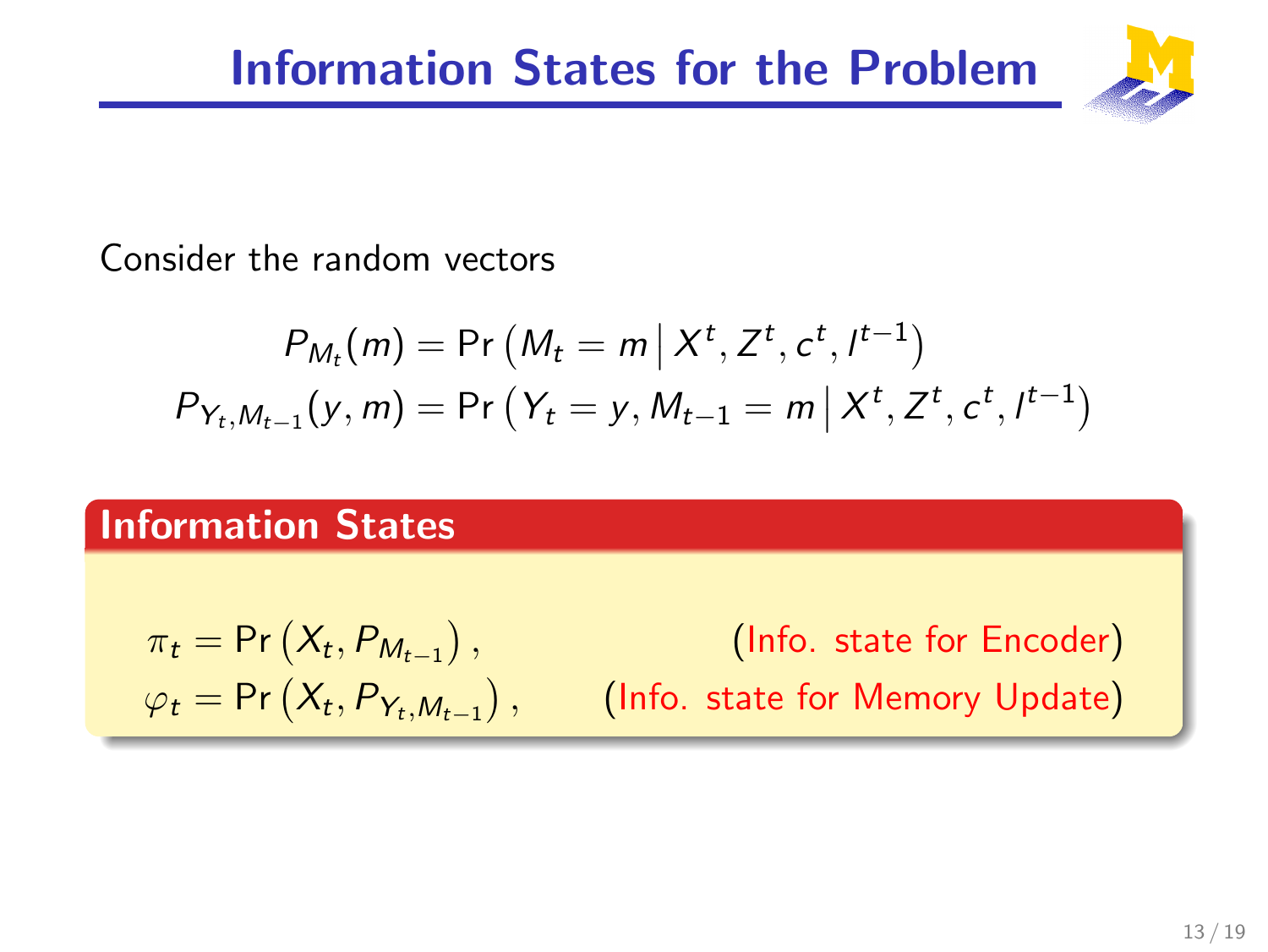# Information States for the Problem

 $\pi_t$  and  $\varphi_t$  satisfy (S1)–(S3), i.e.

1. there is a linear transformation  $Q_t(c_t)$  such that

$$
\varphi_t = Q_t(c_t)\pi_t
$$

2. there is a linear transformation  $\widehat{Q}_t(l_t)$  such that

$$
\pi_{t+1} = \widehat{Q}_t(I_t)\varphi_t
$$

3. for any choice of c and l, the expected conditional instantaneous cost can be expressed as

$$
\mathbb{E}\left\{\rho_t(X_t,\widehat{X}_t) \middle| c^t, g_t^*(c^t, l^{t-1}), l^{t-1}\right\} = \widetilde{\rho}_t(\varphi_t)
$$

where  $g_t^*$  $\boldsymbol{t}^*_t(\boldsymbol{c}^t, l^{t-1})$  is an optimal decoding rule corresponding to  $c^t$ ,  $l^{t-1}$  and  $\tilde{\rho}_t(\cdot)$  is a deterministic function.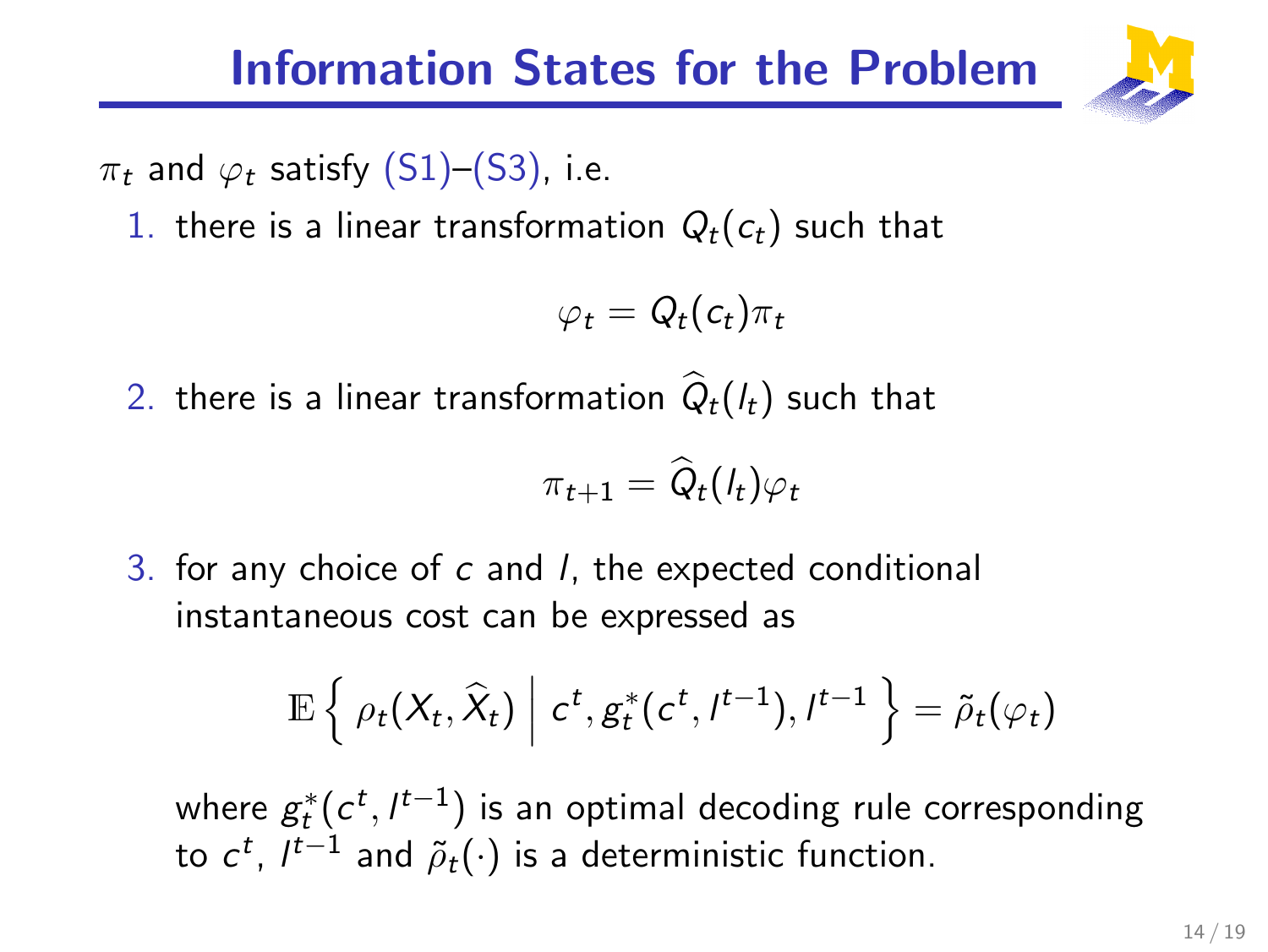# Equivalent Deterministic Problem



• System Equations

$$
\varphi_t = Q_t(c_t)\pi_t, \qquad t = 1, \dots, T
$$
  

$$
\pi_{t+1} = \widehat{Q}_t(l_t)\varphi_t, \qquad t = 1, \dots, T-1
$$

 $Q_t(\cdot)$  and  $\widehat{Q}_t(\cdot)$  are deterministic transformations depending on  $c_t$  and  $l_t$  respt.

- Initial state  $\pi_1$  is known.
- Instantaneous cost  $\tilde{\rho}_t(\varphi_t)$ .
- **•** Optimization criterion

$$
\inf_{c,l}\sum_{t=1}^T \tilde{\rho}_t(\varphi_t)
$$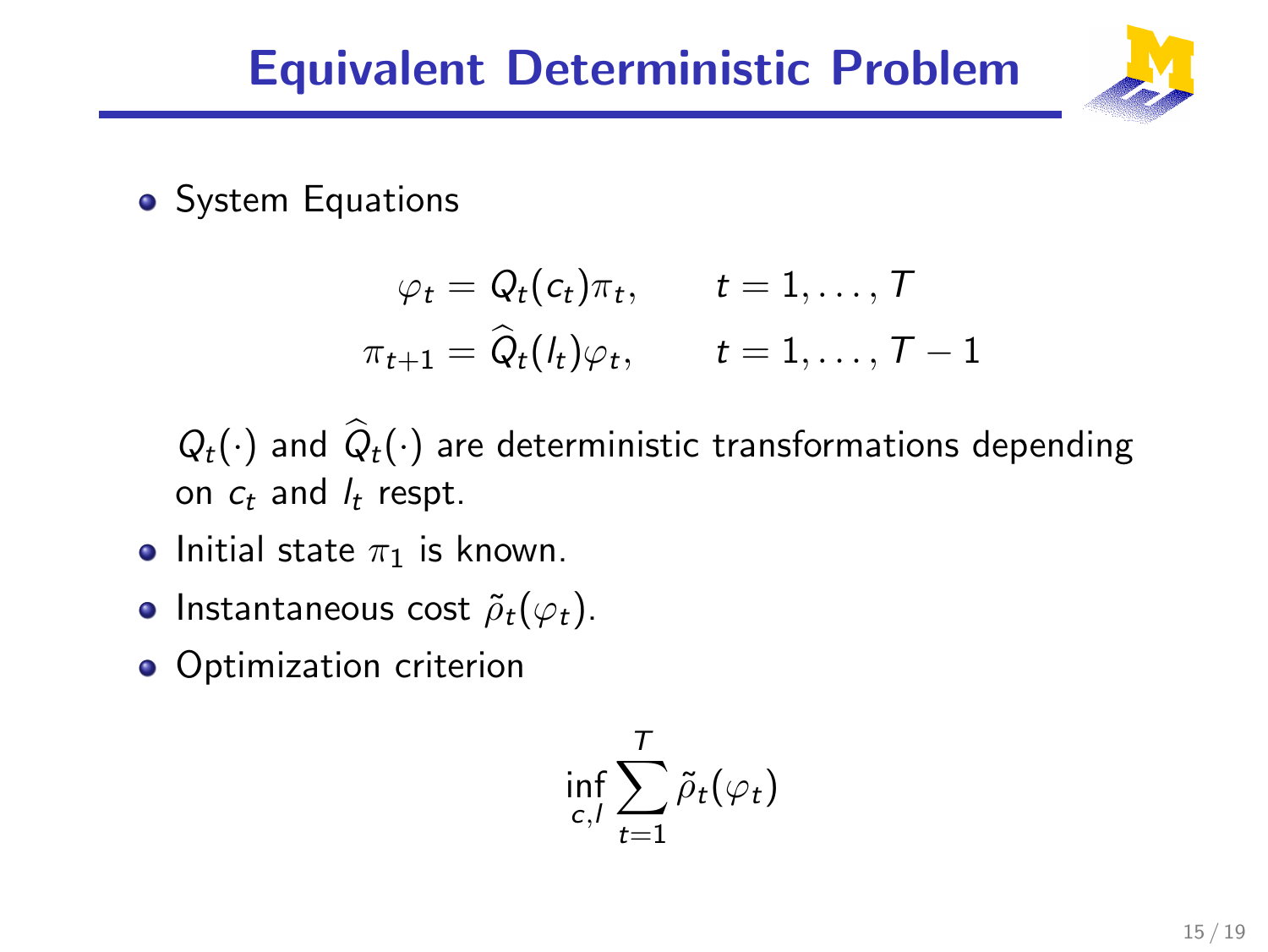

$$
\widehat{V}_T(\varphi) \equiv 0
$$
\n
$$
V_t(\pi) = \inf_{c_t} \left[ \widetilde{\rho}_t \big( Q_t(c_t) \pi \big) + \widehat{V}_t \big( Q_t(c_t) \pi \big) \right], \quad t = 1, \dots, T
$$
\n
$$
\widehat{V}_t(\varphi) = \min_{l_t} \left[ V_{t+1} \big( \widehat{Q}_t(l_t) \varphi \big) \right], \qquad t = 1, \dots, T - 1
$$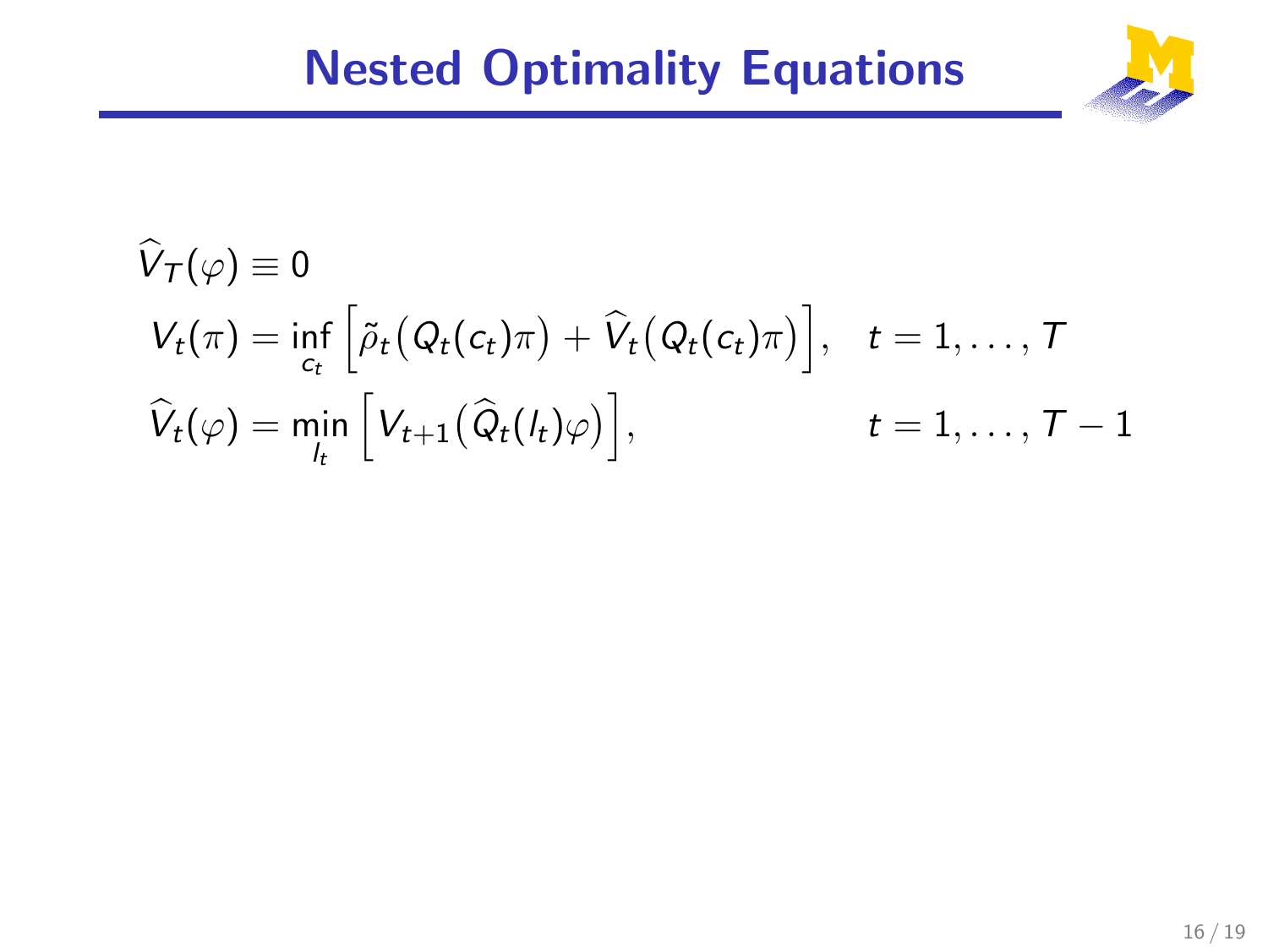

$$
\widehat{V}_T(\varphi) \equiv 0
$$
\n
$$
V_t(\pi) = \inf_{c_t} \left[ \widetilde{\rho}_t \big( Q_t(c_t) \pi \big) + \widehat{V}_t \big( Q_t(c_t) \pi \big) \right], \quad t = 1, \dots, T
$$
\n
$$
\widehat{V}_t(\varphi) = \min_{l_t} \left[ V_{t+1} \big( \widehat{Q}_t(l_t) \varphi \big) \right], \qquad t = 1, \dots, T - 1
$$

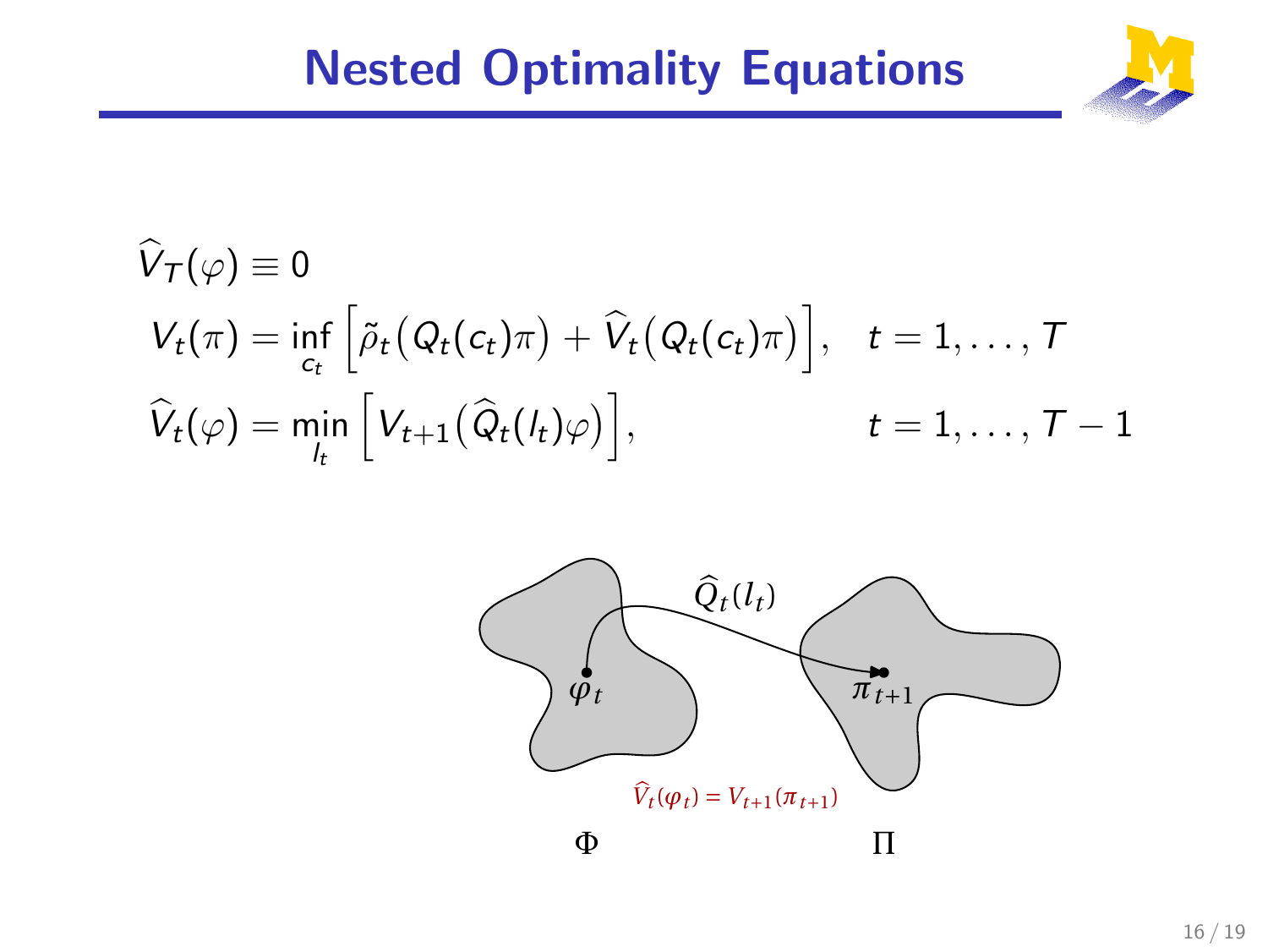

$$
\widehat{V}_T(\varphi) \equiv 0
$$
\n
$$
V_t(\pi) = \inf_{c_t} \left[ \widetilde{\rho}_t (Q_t(c_t)\pi) + \widehat{V}_t (Q_t(c_t)\pi) \right], \quad t = 1, ..., T
$$
\n
$$
\widehat{V}_t(\varphi) = \min_{l_t} \left[ V_{t+1} (\widehat{Q}_t(l_t)\varphi) \right], \qquad t = 1, ..., T - 1
$$

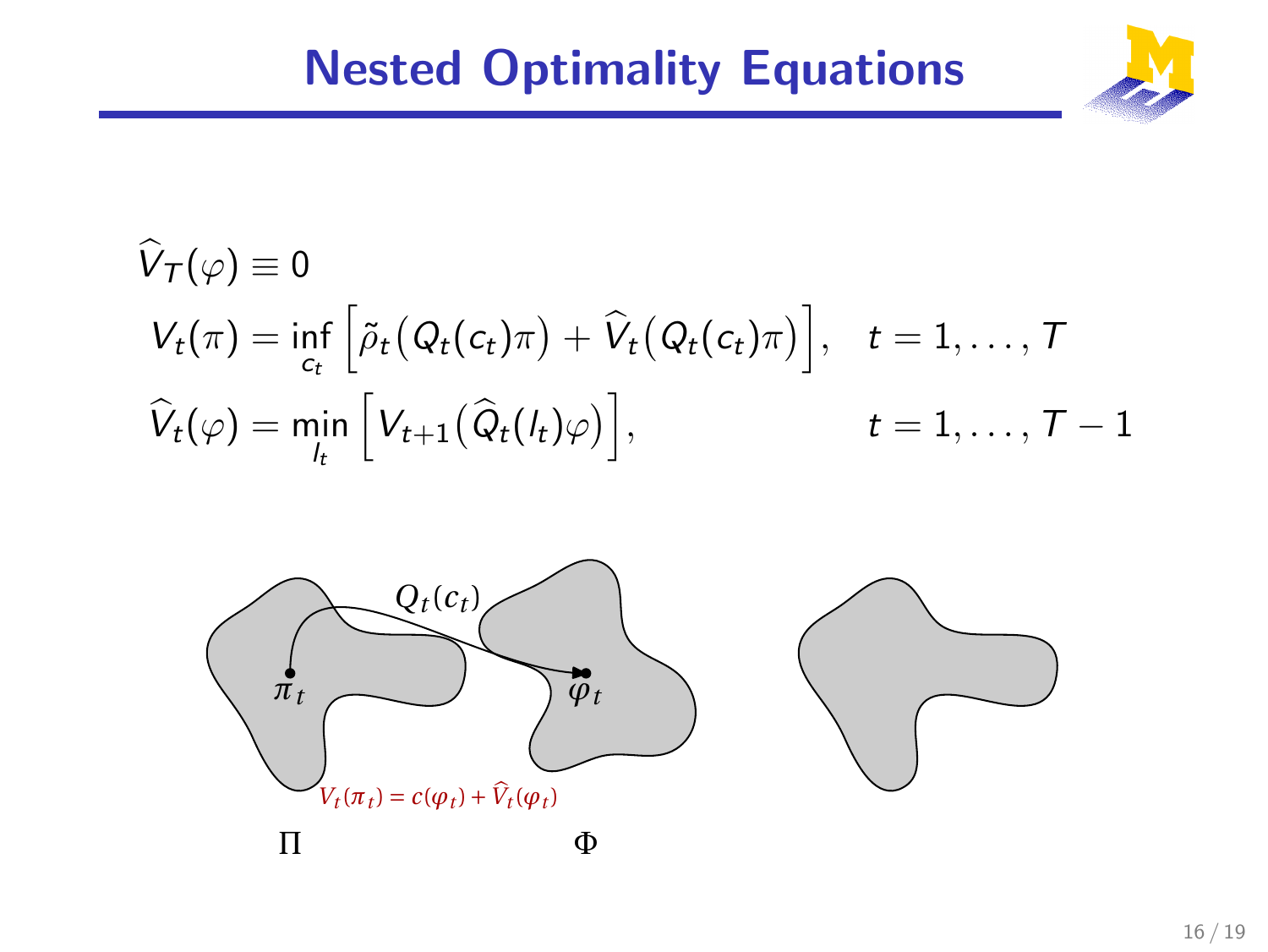# Time Homogenous Case



- $source$  transition matrix  $\qquad \bullet$  noise statistics
- 
- channel **o** distortion measure

are time invariant. Then, the same methodology works for

- Finte time horizon,
- Infinite time horizon with an expected discounted distortion criterion.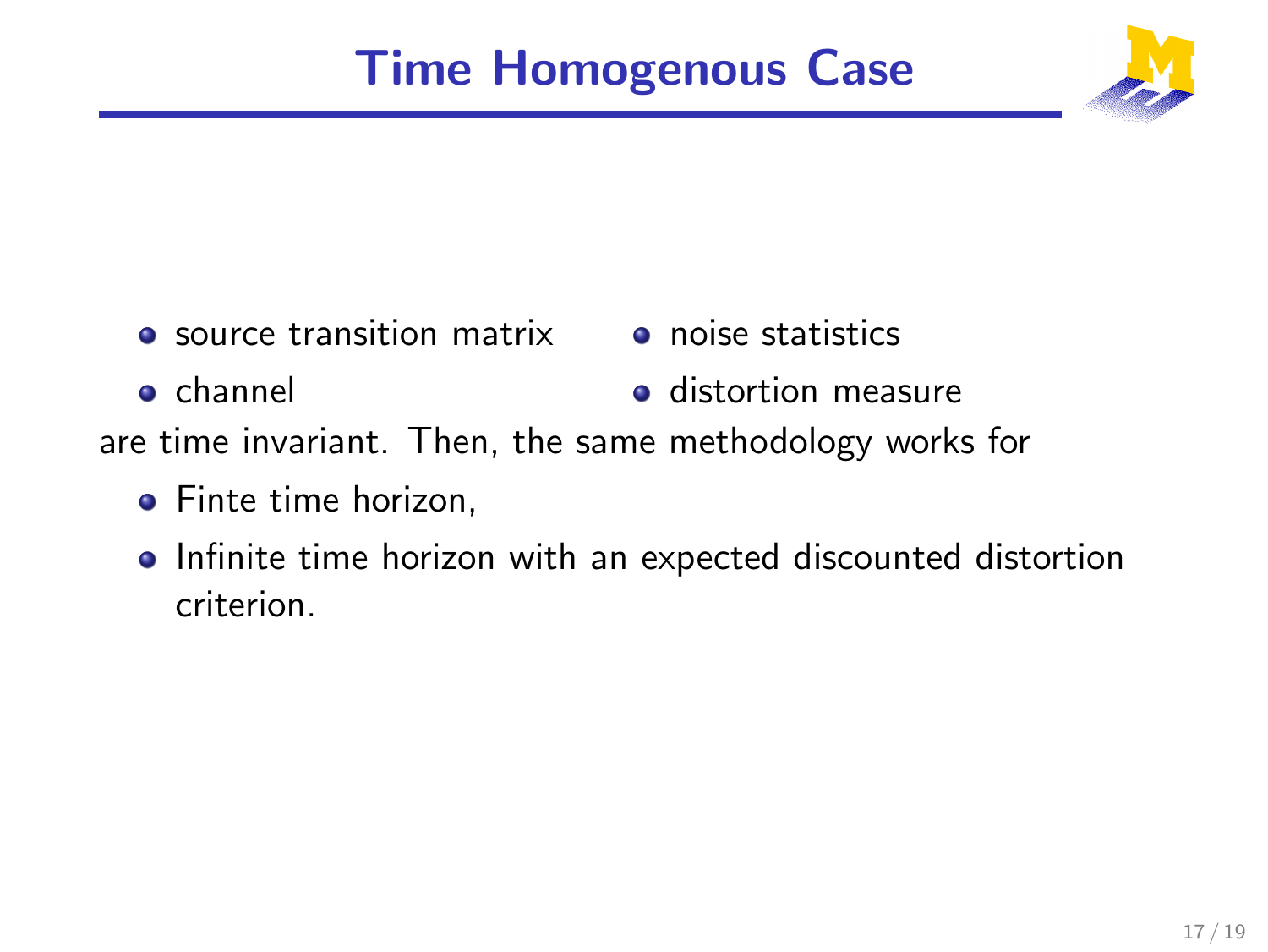# **Extensions**



#### H

#### A. Mahajan and D. Teneketzis

On jointly optimal encoding, decoding and memory update for noisy real-time commuciation Control Group Report CGR-05-07, Department of EECS, University of Michigan,

Ann Arbor, MI.

- $\bullet$  k-th order Markov source.
- $\bullet$  Finite delay  $\rho_t(X_{t-\delta}, \widehat{X}_t)$ .
- Channels with memory.